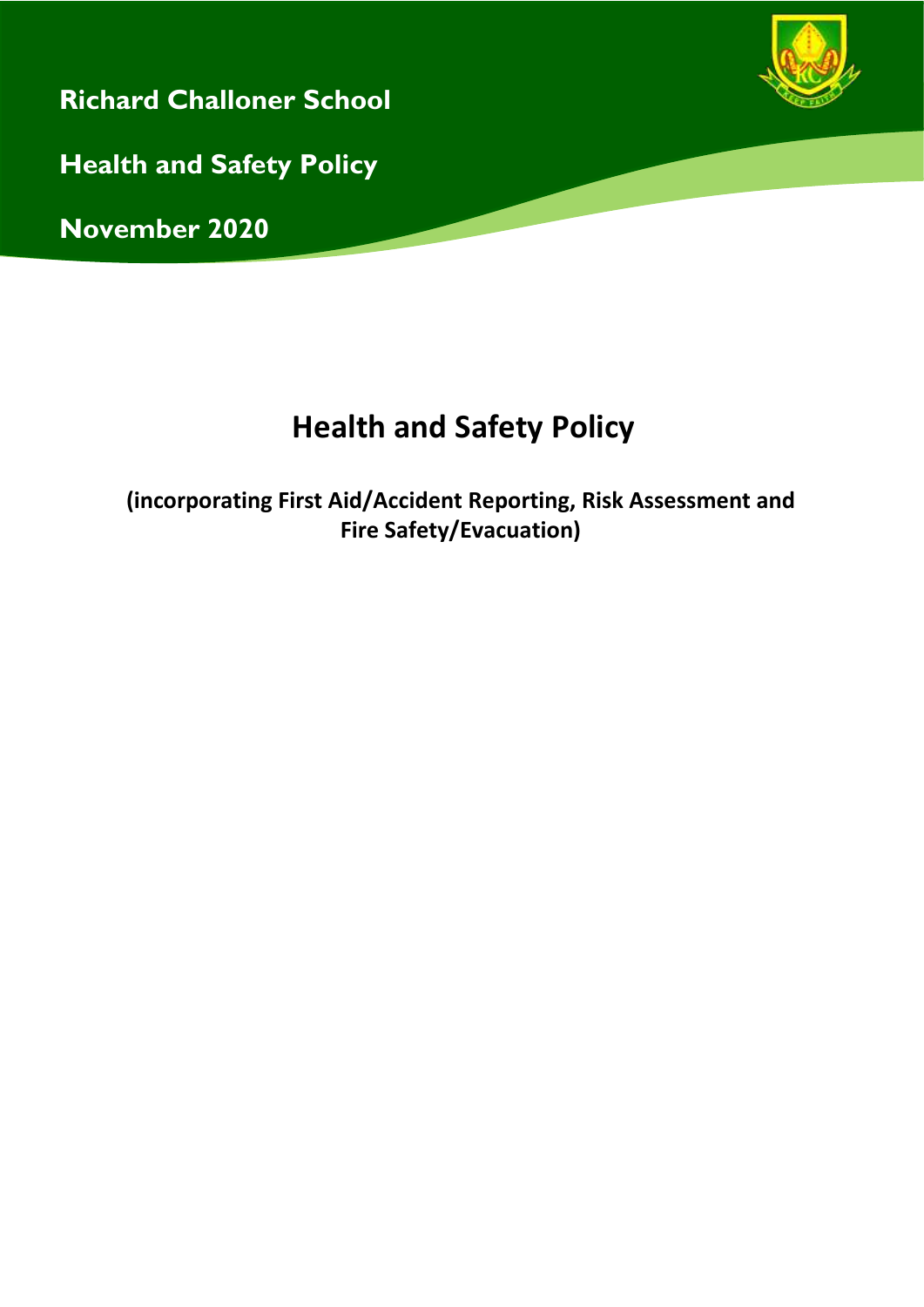

# **Contents**

| 1. | Aims                                                        | 3              |
|----|-------------------------------------------------------------|----------------|
| 2. | Legislation                                                 | 3              |
| 3. | Definitions                                                 | 5              |
| 4. | Roles and responsibilities                                  | 5              |
|    | The Governing Body<br>a.                                    | 5              |
|    | <b>Head Teacher</b><br>b.                                   | 5              |
|    | c. Premises Manager                                         | 6              |
|    | d. First aiders                                             | $\overline{7}$ |
|    | e. Staff                                                    | $\overline{7}$ |
|    | f.<br>Pupils and parents/carers                             | 8              |
|    | Contractors<br>g.                                           | 8              |
|    | 5. Staff Representative                                     | 8              |
|    | 6. Health and Safety Committee                              | 9              |
|    | 7. Health and Safety training                               | 9              |
| 8. | Risk assessment process                                     | 9              |
|    | 9. Pupil access to the school building                      | 10             |
|    | 10. Site security                                           | 10             |
|    | 11. Visitors                                                | 10             |
|    | 12. Fire Safety and Evacuation                              | 10             |
|    | 13. Control of substances hazardous to health (COSHH)       | 14             |
|    | 14. Gas safety                                              | 15             |
|    | 15. Legionella                                              | 15             |
|    | 16. Asbestos                                                | 15             |
|    | 17. Equipment                                               | 15             |
|    | 18. Electrical equipment                                    | 16             |
|    | 19. PE equipment                                            | 16             |
|    | 20. Display screen equipment                                | 16             |
|    | 21. Lone working                                            | 17             |
|    | 22. Working at height                                       | 17             |
|    | 23. Manual handling                                         | 18             |
|    | 24. Off-site visits                                         | 18             |
|    | 25. Lettings                                                | 18             |
|    | 26. Violence at work                                        | 18             |
|    | 27. Smoking                                                 | 18             |
|    | 28. Medical suitability for work                            | 19             |
|    | 29. Occupational stress                                     | 19             |
|    | 30. Procedures for sick pupils and those with medical needs | 19             |
|    | 31. First aid procedures                                    | 20             |
|    | 32. First aid equipment                                     | 20             |
|    | 33. Accident record-keeping and reporting                   | 21             |
|    | 34. First Aid training                                      | 22             |
|    | 35. First Aid monitoring                                    | 22             |
|    | 36. Policy review                                           | 22             |
|    | Appendix 1: Accident report forms                           | 23             |
|    | Appendix 2: List of trained first aiders September 2020     | 28             |
|    |                                                             |                |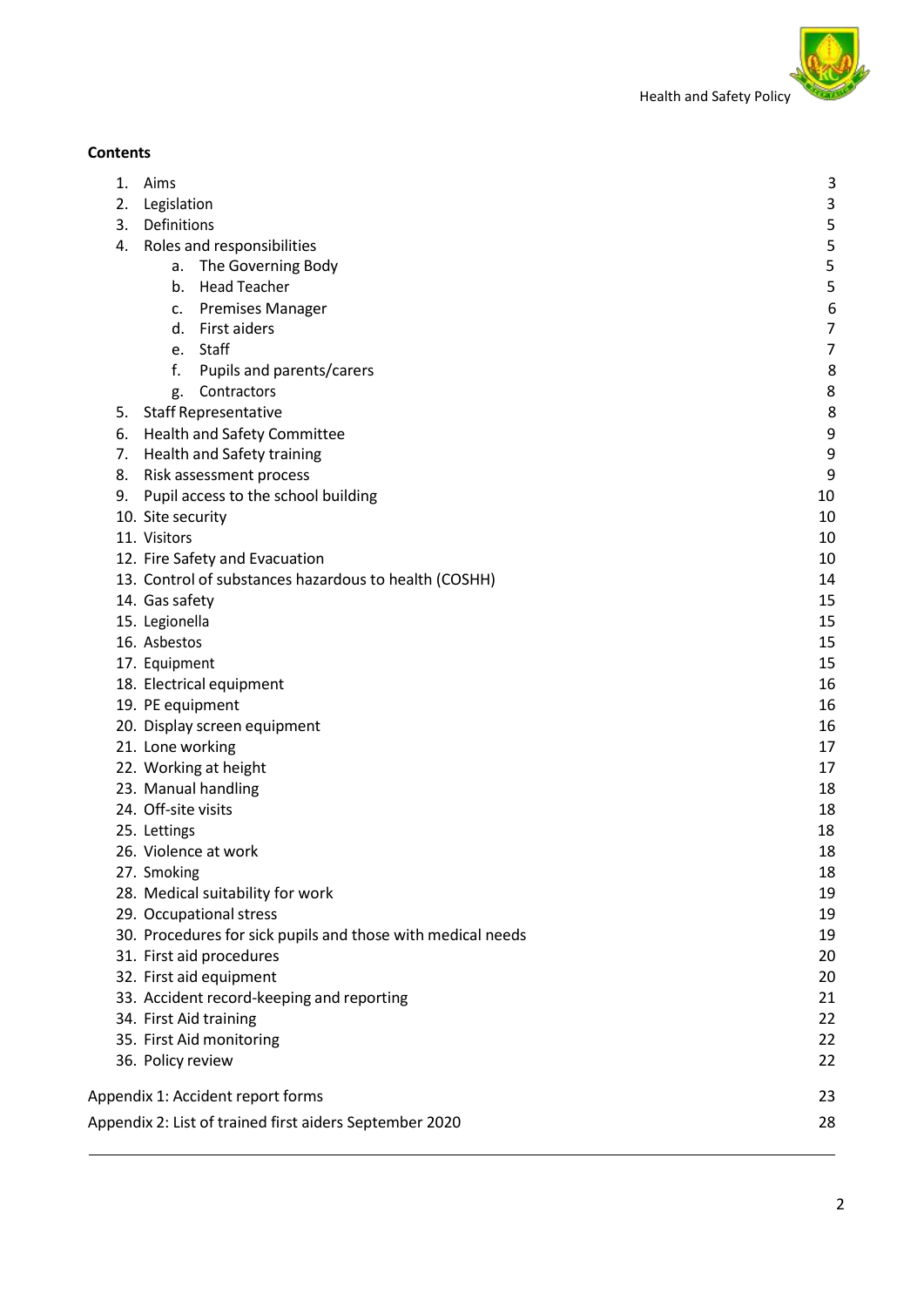

## <span id="page-2-0"></span>**1. Aims**

Our school aims to:

- Provide and maintain a safe and healthy environment
- Establish and maintain safe working procedures amongst staff, pupils and all visitors to the school site
- Have robust procedures in place in case of emergencies
- Ensure that the premises and equipment are maintained safely, and are regularly inspected
- All risks that may cause injury or harm to staff, pupils and visitors are identified and all control measures that are reasonably practicable are in place to avoid injury or harm
- Risk assessments are conducted and reviewed on a regular basis
- Ensure that staff and governors are aware of their responsibilities with regard to health and safety
- Provide a framework for responding to an incident and recording and reporting the outcomes

## <span id="page-2-1"></span>**2. Legislation**

This policy is based on advice from the Department for Education on health and safety in [schools a](https://www.gov.uk/government/publications/health-and-safety-advice-for-schools)nd the following legislation:

- The [Health](http://www.legislation.gov.uk/ukpga/1974/37) and Safety at Work etc. Act 1974, which sets out the general duties employers have towards employees and duties relating to lettings
- The Control of Substances Hazardous to Health [Regulations](http://www.legislation.gov.uk/uksi/2002/2677/contents/made) 2002, which require employers to control substances that are hazardous to health
- The Reporting of Injuries, Diseases and Dangerous [Occurrences](http://www.legislation.gov.uk/uksi/2013/1471/schedule/1/paragraph/1/made) Regulations (RIDDOR) 2013, which state that some accidents must be reported to the Health and Safety Executive and set out the timeframe for this and how long records of such accidents must be kept
- The Health and Safety (Display Screen [Equipment\)](http://www.legislation.gov.uk/uksi/1992/2792/contents/made) Regulations 1992, which require employers to carry out digital screen equipment assessments and states users' entitlement to an eyesight test
- The Gas Safety [\(Installation](http://www.legislation.gov.uk/uksi/1998/2451/regulation/4/made) and Use) Regulations 1998, which require work on gas fittings to be carried out by someone on the Gas Safe Register
- The [Regulatory](http://www.legislation.gov.uk/uksi/2005/1541/part/2/made) Reform (Fire Safety) Order 2005, which requires employers to take general fire precautions to ensure the safety of their staff
- The Work at Height [Regulations](http://www.legislation.gov.uk/uksi/2005/735/contents/made) 2005, which requires employers to protect their staff from falls from height
- The school follows national guidance [published](https://www.gov.uk/government/uploads/system/uploads/attachment_data/file/522337/Guidance_on_infection_control_in_schools.pdf) by Public Health England when responding to infection control issues.
- Risk Assessment:
- Paragraph 16 of part 3 of The Education [\(Independent](http://www.legislation.gov.uk/uksi/2014/3283/schedule/part/3/made) School Standards) Regulations 2014 which requires proprietors to have a written risk assessment policy
- The [Management](http://www.legislation.gov.uk/uksi/1992/2051/regulation/3/made) of Health and Safety at Work Regulations 1992, which require employers to make an assessment of the risks to the health and safety of their employees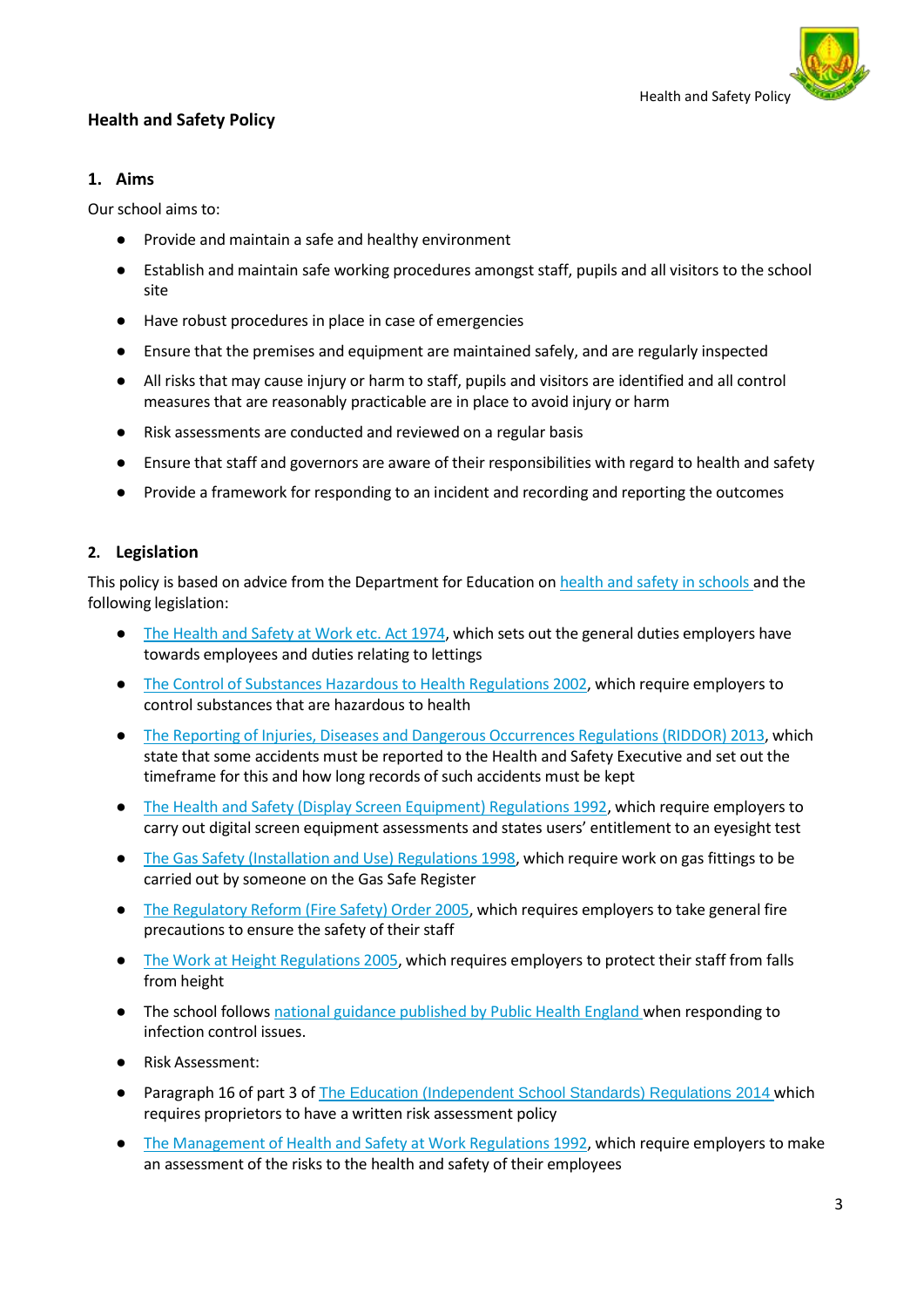

- The [Management](http://www.legislation.gov.uk/uksi/1999/3242/contents/made) of Health and Safety at Work Regulations 1999, which require employers to carry out risk assessments, make arrangements to implement necessary measures and arrange for appropriate information and training
- Regulation 4 of The Control of Asbestos [Regulations](http://www.legislation.gov.uk/uksi/2012/632/regulation/4/made) 2012 requires that employers carry out an asbestos risk assessment
- Employers must assess the risk to workers from substances hazardous to health under regulation 6 of The Control of Substances Hazardous to Health [Regulations](http://www.legislation.gov.uk/uksi/2002/2677/regulation/6/made) 2002
- Under regulation 2 of The Health and Safety (Display Screen Equipment) [Regulations](http://www.legislation.gov.uk/uksi/1992/2792/regulation/2/made) 1992, employers must assess the health and safety risks that display screen equipment pose to staff
- Regulation 9 of The [Regulatory](http://www.legislation.gov.uk/uksi/2005/1541/article/9/made) Reform (Fire Safety) Order 2005 says that fire risks must be assessed
- Regulation 4 of The Manual Handling Operations [Regulations](http://www.legislation.gov.uk/uksi/1992/2793/regulation/4/made) 1992 requires employers to conduct a risk assessment for manual handling operations
- The Work at Height [Regulations](http://www.legislation.gov.uk/uksi/2005/735/regulation/6/made) 2005 requires employers to conduct a risk assessment to help them identify the measures needed to ensure that work at height is carried out safely
- DfE [guidance](https://www.gov.uk/government/uploads/system/uploads/attachment_data/file/445977/3799_Revised_Prevent_Duty_Guidance__England_Wales_V2-Interactive.pdf) on the prevent duty\_requires schools to assess the risk of pupils being drawn into terrorism

#### First Aid

- advice from the Department for Education on first aid in [schools](https://www.gov.uk/government/publications/first-aid-in-schools)
- The Health and Safety (First Aid) [Regulations](http://www.legislation.gov.uk/uksi/1981/917/regulation/3/made) 1981, which state that employers must provide adequate and appropriate equipment and facilities to enable first aid to be administered to employees and qualified first aid personnel
- The Reporting of Injuries, Diseases and Dangerous Occurrences Regulations [\(RIDDOR\) 2013,](http://www.legislation.gov.uk/uksi/2013/1471/schedule/1/paragraph/1/made) which state that some accidents must be reported to the Health and Safety Executive (HSE) and set out the timeframe for this and how long records of such accidents must be kept
- Social Security (Claims and Payments) [Regulations](http://www.legislation.gov.uk/uksi/1979/628) 1979, which set out rules on the retention of accident records
- The Education [\(Independent](http://www.legislation.gov.uk/uksi/2014/3283/schedule/made) School Standards) Regulations 2014, which require that suitable space is provided to cater for the medical and therapy needs of pupils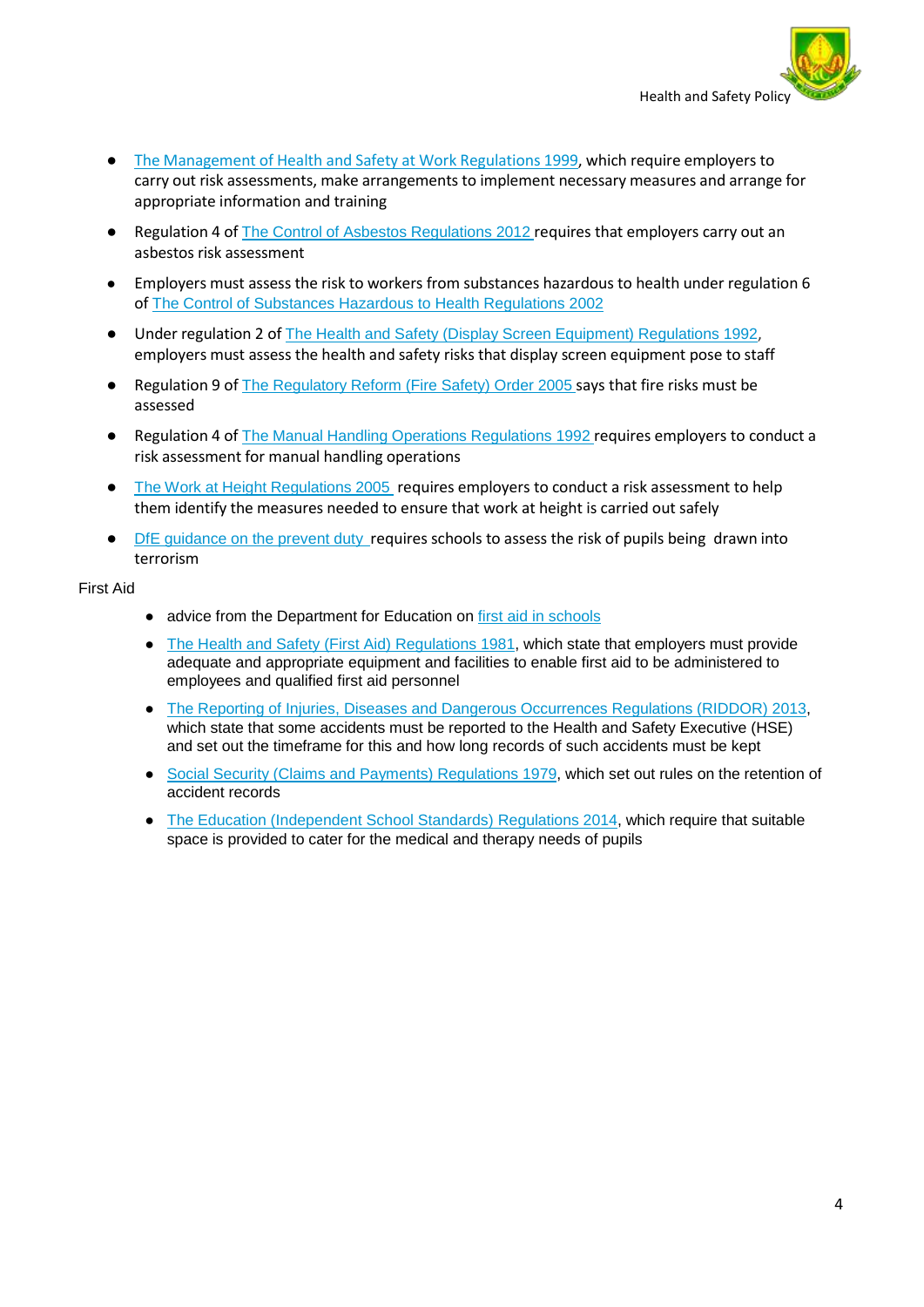

## <span id="page-4-0"></span>**3. Definitions**

| Risk assessment | A tool for examining the hazards linked to a particular activity or situation<br>and establishing whether enough precautions have been taken in order to<br>prevent harm from them, based on their likelihood and their potential to<br>cause harm |
|-----------------|----------------------------------------------------------------------------------------------------------------------------------------------------------------------------------------------------------------------------------------------------|
| Hazard          | Something with the potential to cause harm to people, such as chemicals or<br>working from height                                                                                                                                                  |
| <b>Risk</b>     | The chance (high or low) that people could be harmed by hazards, together<br>with an indication of how serious the harm could be                                                                                                                   |
| Control measure | Action taken to prevent people being harmed                                                                                                                                                                                                        |

## <span id="page-4-1"></span>**4. Roles and responsibilities**

## **The Governing Body**

The Governing Body has ultimate responsibility for health and safety matters in the school, but delegates day-to-day responsibility and operational matters to the Head Teacher. They have the responsibility for keeping under review standards of health and safety within the school. Where deficiencies are identified, they have responsibility for ensuring corrective action is taken.

The Governing Body has a duty to take reasonable steps to ensure that staff and pupils are not exposed to risks to their health and safety. This applies to activities on or off the school premises.

The Governing Body, as the employer, also has a duty to:

- Assess the risks to staff and others affected by school activities in order to identify and introduce the health and safety measures necessary to manage the risks
- Ensure that school premises, buildings and equipment, for which they are responsible, are adequately maintained and inspected, to ensure the health and safety of all staff, pupils, visitors and contractors
- Inform employees about risks and the measures in place to manage them

#### **The Governor who oversees health and safety is Pat O'Connell.**

#### **Head Teacher**

The Head Teacher is responsible for health and safety day-to-day. This involves:

- Implementing the Health and Safety policy
- Ensuring there is enough staff to safely supervise pupils
- Ensuring that the school building and premises are safe and regularly inspected
- Providing adequate training for school staff, to enable staff to safely carry out their duties
- Ensuring appropriate risk assessments are completed and appropriate measures are put in place
- Ensuring school staff receive adequate health and safety training appropriate for their responsibilities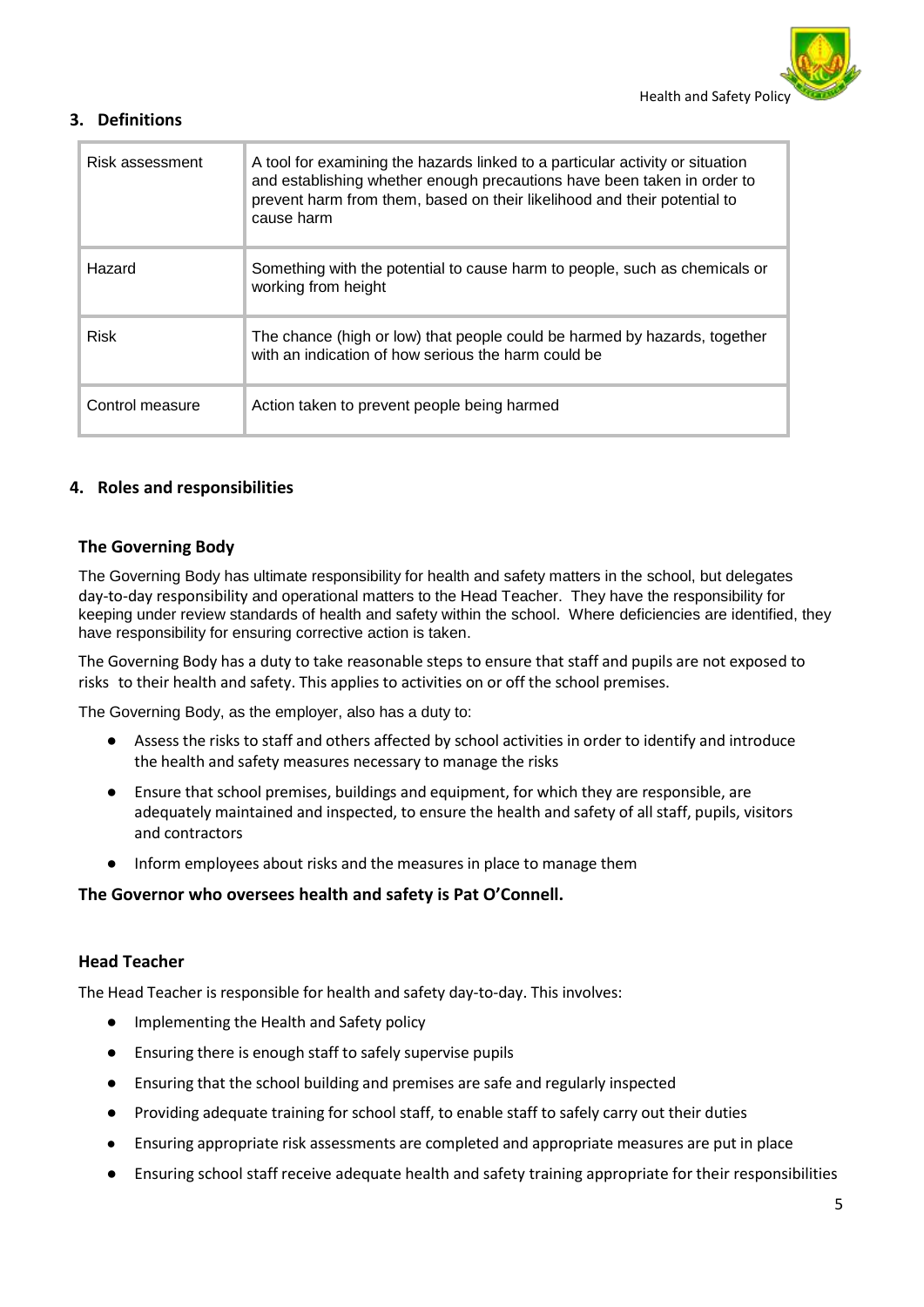

Ensuring there are adequate arrangements for first aid, both at school or offsite, on outings or activities

- Ensuring appropriate evacuation procedures are in place and regular fire drills are held
- Ensuring that an appropriate number of trained first aiders are present in the school at all times and that their training is kept up to date, and they remain competent to perform their role
- Ensuring all staff are aware of first aid procedures
- Ensuring that the requirements of any enforcement officer (eg HSE Inspector, Environmental Health Officer, Fire Liaison Officer or Environmental Agency Inspector) are properly addressed
- Ensuring that, in their absence, health and safety responsibilities are delegated to another member of staff

## **Premises Manager (Health and Safety Coordinator)**

The nominated Health and Safety Coordinator is the Premises Manager (designated as the member of staff responsible for advising on compliance with the statutory Health and Safety Regulations). He is responsible for:

- Managing the premises team and on site contractors
- Informing the appropriate member of staff when work is to be carried out in an area under their control, or in an adjacent area
- Responsibility to temporarily take out of use any area in which, in their judgment, it would be hazardous for staff or pupils to work. Such action should be notified immediately to the Head Teacher and Bursar, and a notice for staff put up on the board in the Staff Room
- Ensuring that the Health and Safety Law poster is displayed in prominent positions
- Ensuring that the day to day maintenance of the school premises and equipment is undertaken and that serious deficiencies, which cannot be quickly corrected, are notified to the Head Teacher
- Ensuring that statutory inspections ofschool plant, equipment (including playground equipment) and systems are undertaken using competent staff or contractors and that any corrective action identified as necessary is promptly implemented and the required records are kept
- Ensuring that inspections of portable electrical equipment, the fixed electrical installation, ladders, step ladders and any gas equipment are undertaken and that records are kept
- Maintaining a register of dangerous and hazardous substances used or stored at the school and ensuring that this register contains copies of up to date material safety data sheets
- Ensuring that COSHH assessments are available for materials used or generated in the maintenance and cleaning of the school and for the control of legionella in school water systems
- Ensuring relevant work is undertaken and controls maintained in accordance with the appropriate COSHH assessments
- Ensuring that weekly walk through inspections of the standards of housekeeping in the school premises are undertaken and that deficiencies which cannot be promptly corrected are reported to the Head Teacher
- Ensuring that they only undertake work which is within their training or competence and, in particular, that they do not undertake work on roofs, scaffolding or in confined spaces such as drains or tanks, unless they are both trained and authorised to do so
- Investigating accidents, reported in the school accident report, that may be due to H&S issues or near misses (see template forms in Appendix 1).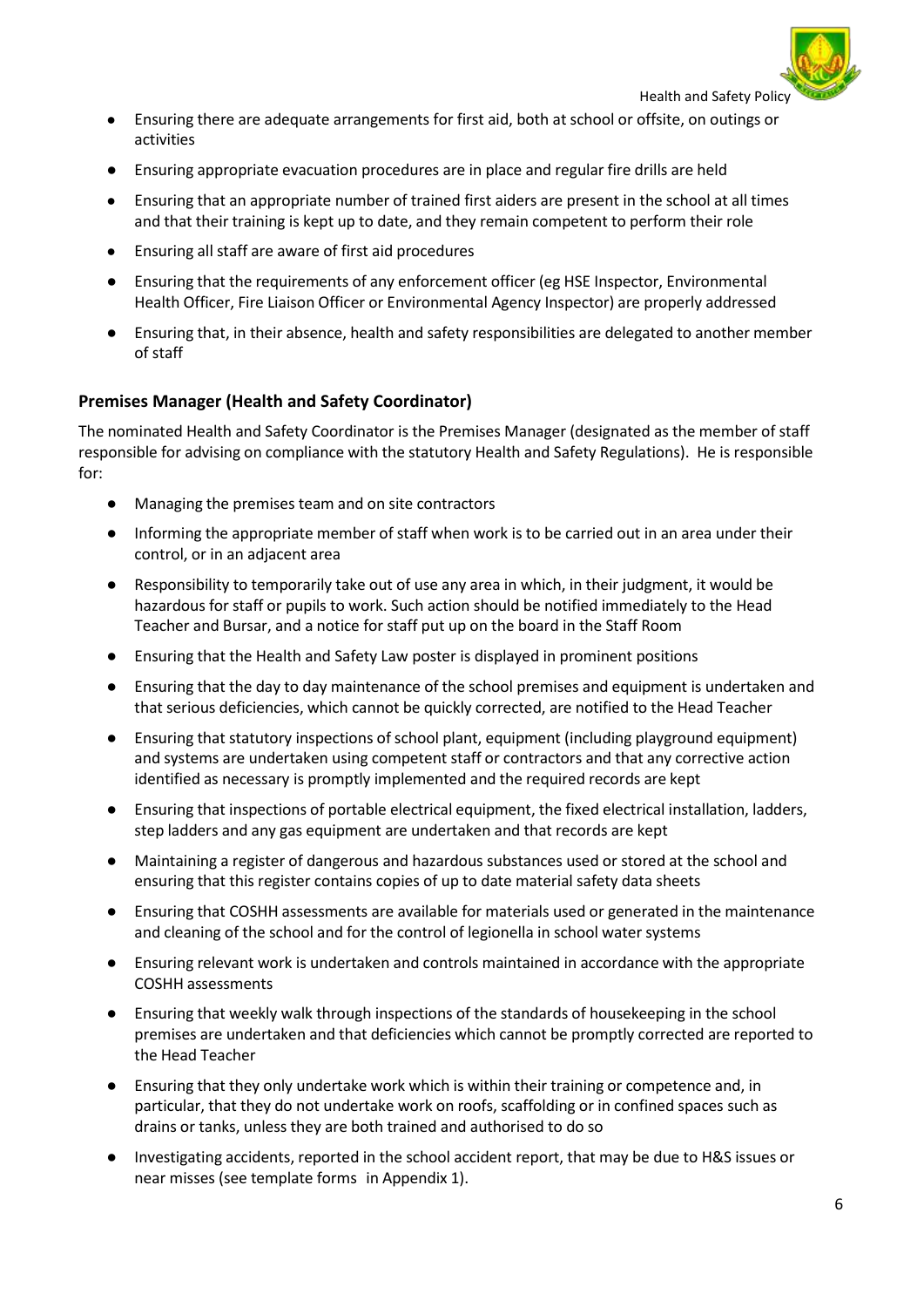

## **First Aiders**

Are trained and qualified to carry out the role (see section 33) and are responsible for:

- Acting as first responders to any incidents; they will assess the situation where there is an injured or ill person and provide immediate and appropriate treatment
- Ensuring that an ambulance or other professional medical help is summoned when appropriate
- Filling in the accident records as soon as is reasonably practicable after an incident
- Ensuring there is an adequate supply of medical materials in first aid kits and replenishing the contents of these kits

Our school's first aiders are listed in Appendix 2. Their names will also be displayed prominently around the school.

## **Staff**

School staff have a duty to take care of pupils in the same way that a prudent parent would do.

All staff will:

- Take reasonable care of their own health and safety and that of others who may be affected by what they do at work
- Co-operate with the school on health and safety matters
- Work in accordance with training and instructions, not interfere with anything provided to safeguard their health and safety, or that of others, and adhere to procedures for safe working, in particular by using protective clothing and equipment as provided
- Inform the Premises Manager and Head Teacher of any work situation representing a serious and immediate danger, so that remedial action can be taken
- Model safe and hygienic practice for pupils
- Understand emergency evacuation procedures and feel confident in implementing them
- Assist with, and participate in, risk assessment processes, as required
- Familiarise themselves with risk assessments
- Implement control measures identified in risk assessments
- Alert the Head Teacher to any risks they find which need assessing
- Ensure they follow first aid procedures
- Ensure they know who the first aiders in school are
- Keep all gangways, corridors and exits clear
- Keep work areas free of waste as far as possible and, in particular, those areas which are not easily accessible, eg under desks. Keep all combustible materials a safe distance from heating appliances and do not place anything on heaters. If a fire hazard is identified, it should be reported immediately to the Premises Manager.
- Ensure that any off-site outing or activity, for which they are responsible, only takes place following the appropriate authorisation by the Deputy Head Teacher, that risk assessments for the trip are completed and the School Trip Policy and Procedures document is followed
- Inform the Head Teacher, or their line manager, of any specific health conditions or first aid needs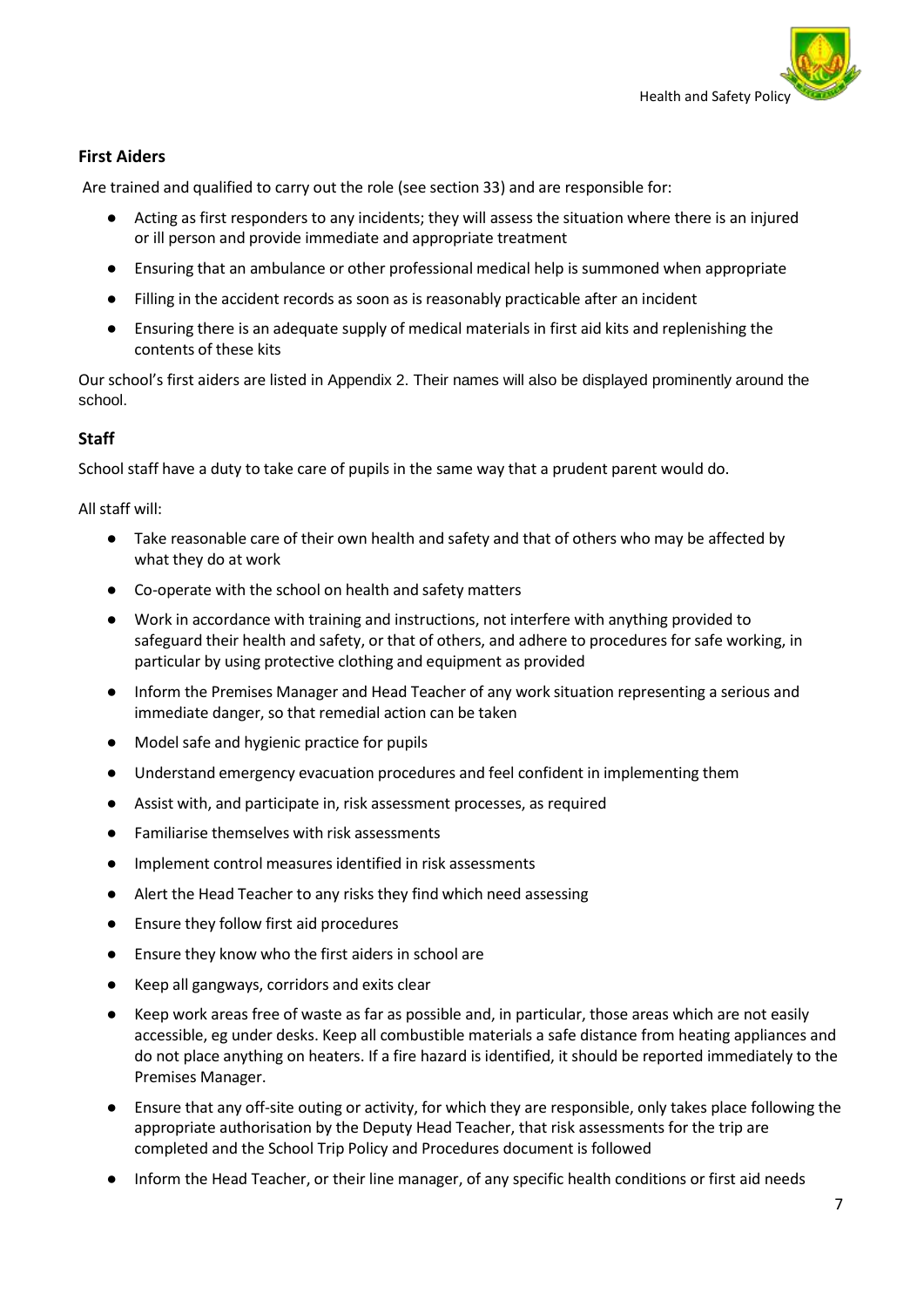

Employees should be aware that disciplinary procedures may be applied to any member of staff who is in breach of this Health and Safety Policy.

## **Pupils and Parents/Carers**

Pupils and parents/carers are responsible for:

- following the school's health and safety advice, on-site and off-site, and for reporting any health and safety incidents to a member of staff
- following the school's advice in relation to risks, on-site and off-site, and for reporting any hazards to a member of staff.

**Contractors** (see also the separate Visitors and Contractors' Policy)

Before starting work contractors:

- will agree health and safety practices with the Premises Manager
- will provide evidence that they have completed an adequate risk assessment of all their planned work
- will produce a valid certificate of public liability insurance and certificates of membership of relevant trade bodies
- $\bullet$  will agree access to specific areas of the building. Where practicable, physical separation fencing off of the work areas, will be utilised to provide additional safeguards.
- will sign to confirm their agreement to follow the school's Instructions for Contractors Working on Site
- will produce enhanced DBS Certificates or, where the contractors are employees of a company the school is paying, the company will carry out the required checks (including enhanced DBS and identity checks) and provide the school with written confirmation that these checks have been carried out (or produce the DBS Certificates). A record will be kept of the checks made, including the date and number of the certificates. Under no circumstances will a contractor, in respect of whom no checks have been obtained, be allowed to work unsupervised during term time or at any other time when pupils may be on site.
- will produce identification on arrival at school.

## <span id="page-7-0"></span>**5. Staff Representative**

Any member of staff who would like further guidance on the contents of this policy, who wishes to raise a concern or wishes to suggest an alternative course of action, may do so by contacting the Staff Representative.

The role of the Staff Representative is to:

- Represent staff on health and safety matters generally and when staff are consulted about specific matters that will affect their health, safety and welfare; and
- Make representations on potential hazards and dangers.

## **Name of Staff Representative: Steph Harvey (Bursar).**

## <span id="page-7-1"></span>**6. Health and Safety Committee**

The principal function of the Health and Safety committee is the promotion of the health, safety and welfare of all persons when on school premises and of staff and pupils when engaged off-site on school activities.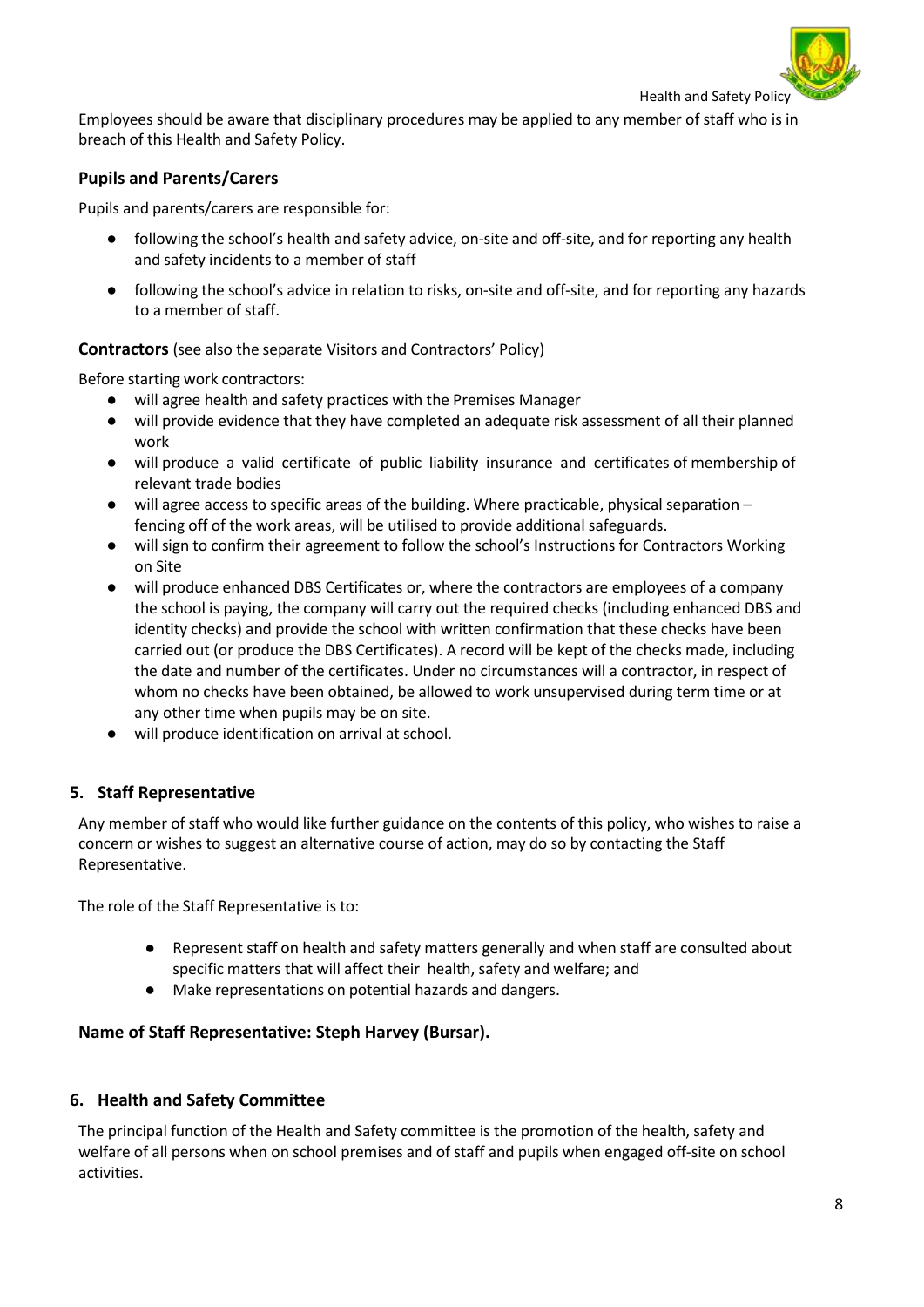

Members of the Health and Safety Committee have no executive authority beyond that attached to their normal duties; however, the Committee will make recommendations, as appropriate, to the Head Teacher and Full Governing Body.

The members of the Health and Safety Committee will:

- consider legislation, reports and information in order to determine necessary action
- keep a watch on the effectiveness of procedures, systems of work, training and communication
- review health and safety audits, inspections and assessments
- review the effectiveness of this Health and Safety Policy.

The committee meets at least once every term. The meetings are minuted and are presented to the Governing Body at Full Governing Body meetings. The H&S Committee will be chaired by a non staff governor and will consist of appointed governors and members of the teaching and non-teaching staff.

## <span id="page-8-0"></span>**7. Health and Safety Training**

Staff are provided with health and safety training as part of their induction process.

Staff who work in high risk environments, such as in Science labs or DT, or work with pupils with special educational needs and disabilities (SEND), are given additional health and safety training as appropriate.

#### <span id="page-8-1"></span>**8. Risk Assessment Process**

When assessing risks in the school, the process outlined below is followed.

We will involve staff, where appropriate, to ensure that all possible hazards have been identified and to discuss control measures, following a risk assessment.

- **Step 1: identify hazards** we will consider activities, processes and substances within the school and establish what associated hazards could injure or harm the health of staff, pupils and visitors. We will also consider off-site activities and establish what associated hazards could injure or harm the health of staff and pupils.
- **Step 2: decide who may be harmed and how** for each hazard, we will establish who might be harmed, listing groups rather than individuals. We will bear in mind that some people will have special requirements, for instance pupils with special educational needs or disabilities (SEND) and expectant mothers. We will then establish how these groups might be harmed.
- **Step 3: evaluate the risks and decide on control measures (reviewing existing ones as well)** we will establish the level of risk posed by each hazard and review existing control measures. We will balance the level of risk against the measures needed to control them and do everything that is reasonably practicable to protect people from harm.
- **Step 4: record significant findings** the findings from steps 1-3 will be written up and recorded in order to produce the risk assessment.
- **Step 5: review the assessment and update, as needed** we will review our risk assessments, as needed, and the following questions will be asked when doing so:
	- o Have there been any significant changes?
	- o Are there improvements that still need to be made?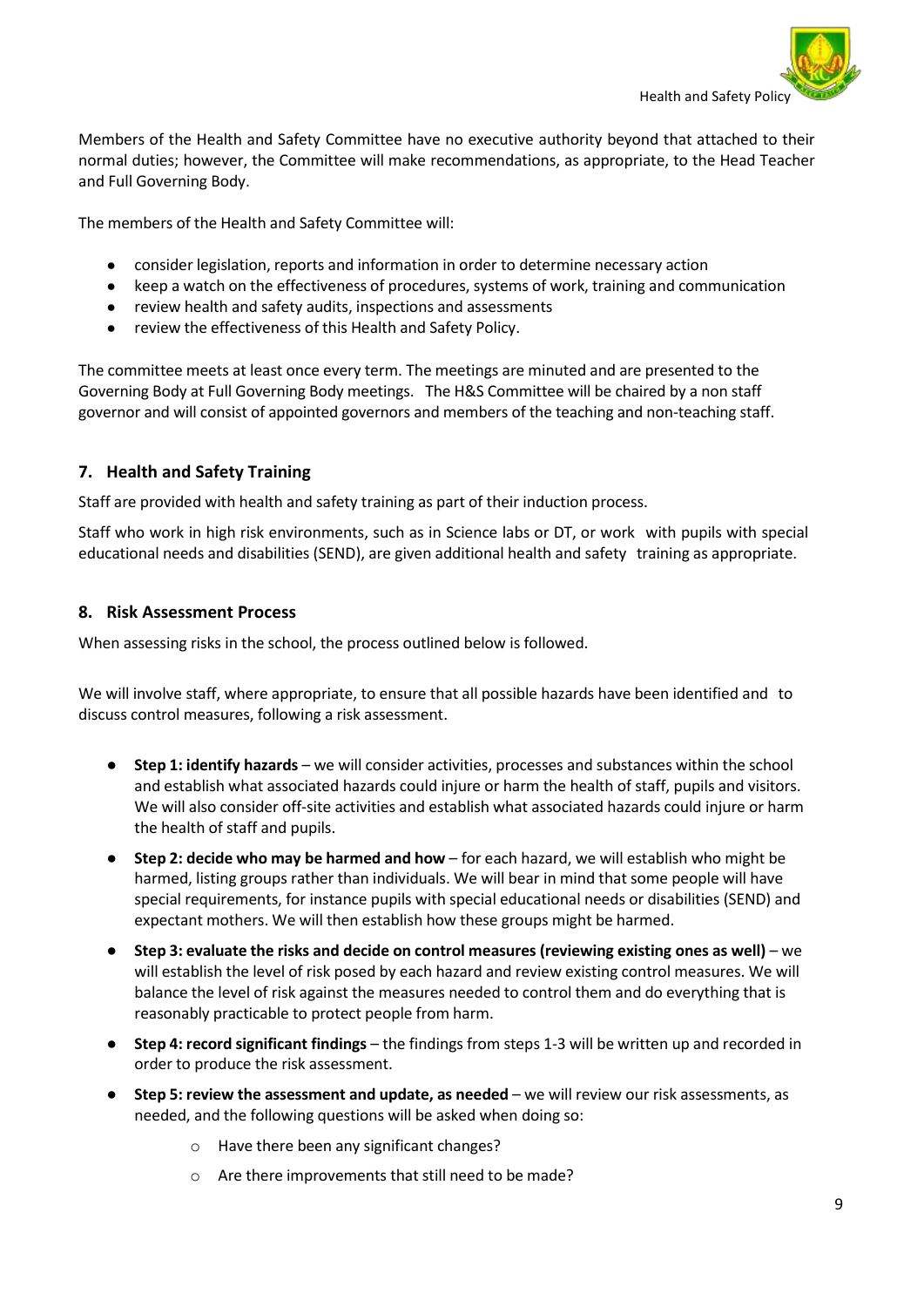

- o Have staff or pupils spotted a problem?
- o Have we learnt anything from accidents or near misses?
- **Step 6: retaining risk assessments** risk assessments are retained for the three years after the length of time they apply. Risk assessments are securely disposed of.

Risk assessments are written, as needed, by the Premises Manager, signed, dated and filed for access by staff if required. All parties involved will receive a signed copy for their reference.

These risk assessments are available for all staff to view and hard copies are held by the Premises Manager.

Risk assessments will be reviewed on an annual basis, or sooner if required, for example in response to changes to work activities. Staff are to be made aware of any changes to risk assessments relating to their work.

Specific risk assessments relating to individuals, eg staff member or pupil, are held on that person's file on CloudSchool.

## <span id="page-9-0"></span>**9. Pupil Access to the School Building**

Pupils are only permitted access to the school building between the hours of 7.30am and 6.00pm Monday to Friday (unless taking part in a special event). They are not allowed onto the school site during the holiday periods unless they are using the LRC for private study (KS4/5 only) or it has been agreed in advance by a member of staff. All pupils must register their attendance so the site staff know who is on site at all times.

## <span id="page-9-1"></span>**10. Site Security**

The Premises Manager is responsible for the security of the school site in and out of school hours. They are responsible for visual inspections of the site and for the intruder and fire alarm systems.

The Premises Manager, Premises Assistant and the Senior Leadership Team are all key holders and can respond to an emergency.

## **11. Visitors**

All visitors to the school are directed to report to the main School Office, where they must sign in and identity badges are provided, which must be worn at all times.

All visitors are made aware of the school's emergency and safeguarding procedures.

#### <span id="page-9-2"></span>**12. Fire Safety and Evacuation**

- Emergency exits, assembly points and assembly point instructions are clearly identified by safety signs and notices
- Fire risk assessments of the premises are reviewed annually, signed by the Governing Body and submitted to RBK
- All chemicals are stored in accordance with the Control of Substances Hazardous to Health (COSHH) assessment, reviewed annually by the Premises Manager
- The Fire Log is kept by the Premises Manager in the Red Fire Folder
- Emergency evacuations are practiced at least once a term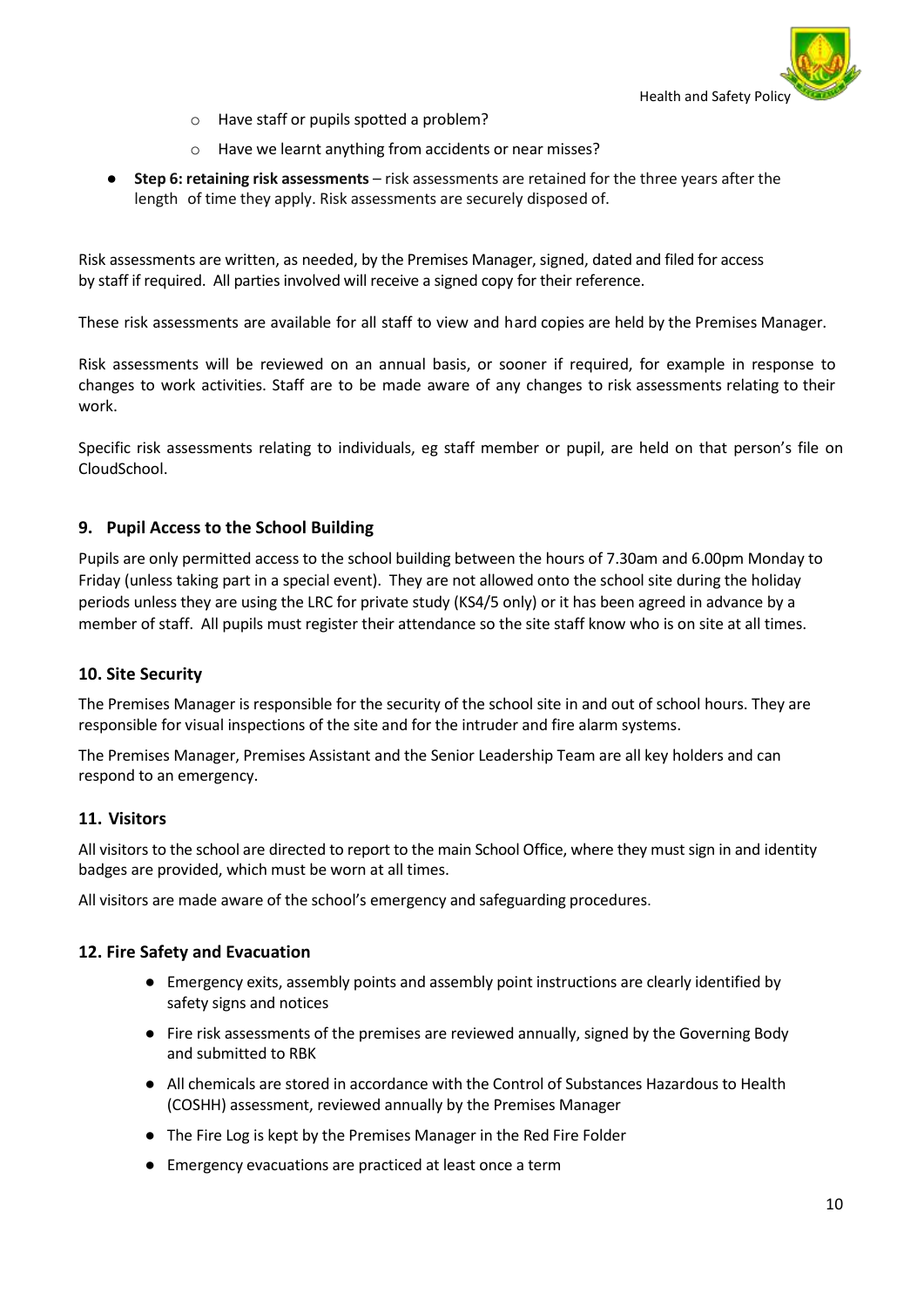

- Fire alarm testing takes place once a week and is recorded in the Red Fire Folder
- Fire drills take place on the first day of each academic year for the benefit of Year 7 pupils, new to the school, to familiarise them with evacuation routes and meeting points

In the event of a fire, the alarm will be raised immediately by whoever discovers the fire and emergency services contacted automatically, via Southern Monitoring (who monitor the alarm on our behalf).

The assembly point is in the main playground, next to the sports field.

#### **Evacuation procedures**:

- On hearing the alarm, pupils will stand behind their chairs and when instructed by the teacher in charge, exit the premises following the route indicated on the general fire procedure (displayed in each room) to the Assembly Point
- Bags and coats are NOT to be collected on the way out. The teacher/teaching support staff will ensure that all doors are closed behind them as they leave the premises.
- The evacuation will take place in a quiet and orderly manner, so that instructions can be heard
- Fire extinguishers may be used by staff only, and only then if staff are trained in how to operate them and are confident they can use them without putting themselves or others at risk. The alarm should be raised **BEFORE** attempting to tackle a fire.
- **The lift must not be used when the fire alarm is sounding.**
- Reporting to Assembly Points:
	- The designated assembly point is the main playground behind the Maths block
	- All pupils will line up in year order, between the MUGA and the refuse area
	- Office staff issue paper registers to all Form Tutors, who immediately call the register. If it's first thing in the morning, before registration, then staff use ipads and take registration directly at the assembly point.
	- Year Leaders confirm with their tutor groups that all pupils have been accounted for
	- Year leaders report this back to the Deputy in charge of the evacuation
	- Year Leaders remain with their year group to manage any situation that may occur, eg pupil fainting or becoming unwell
	- The Office staff bring a list of all absent pupils, to confirm any known missing pupils with Tutors
	- The Office staff take responsibility for visitors in the school and will check the visitors present against the visitors' log
	- Anyone not accounted for will be notified to the Bursar the Incident Controller, who will determine whether it is safe to direct a search team to find the missing person, or whether this should be notified to and carried out by the emergency services.
- The role of Fire Wardens:

In order to ensure the school buildings are fully evacuated, Fire Wardens have been appointed to undertake a final check of a specific area, as they leave the school. The nominated Fire Wardens and designated areas are:

- 1. Sixth Form Administrator Mezzanine/Chapel/6<sup>th</sup> Form Corridor/SF1 and SF2/Sixth Form Toilets
- 2. Head of Science Science Labs/Science Prep rooms/Science Offices/Toilet
- 3. Head of MFL MF1/2/3,/MFL Office/TR1/SF3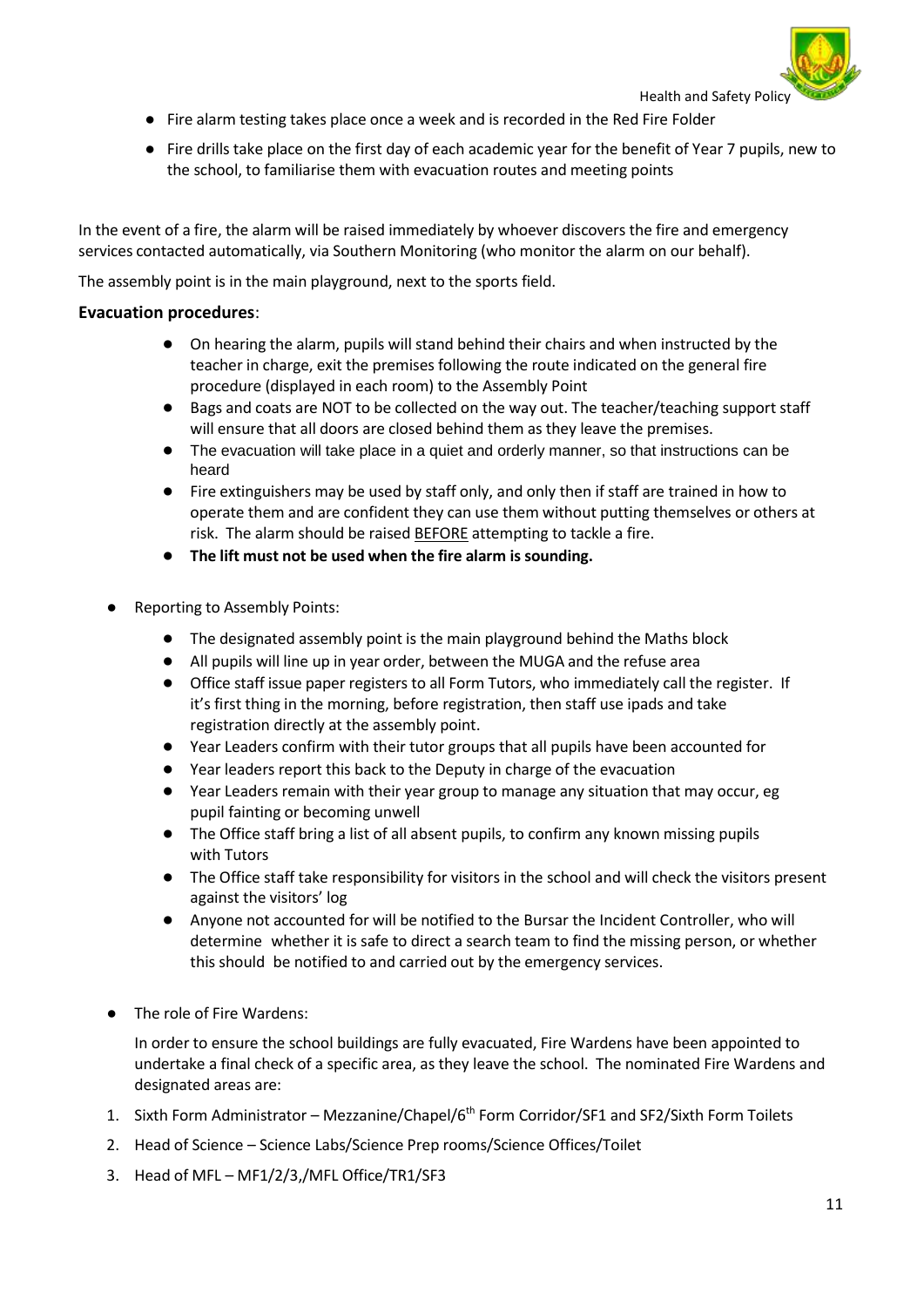

- 4. Food Technician Food Tech 1/2/Prep areas
- 5. Premises Hall 2 and St Bede's
- 6. Kitchen Staff ensure all kitchen appliances are switched off and to check the Canteen/Kitchen/Hall. Ensure automatic shutters have closed.
- 7. Head of Music Music 1/all practice rooms
- 8. Head of Drama Dance Studio/Drama Studio/DR2/toilet areas
- 9. Network Manager IT Helpdesk/Staffroom,/staff toilets and all offices along main corridor
- 10. Head of DT DT1/2/3/4, plus store rooms and prep rooms
- 11. SENCO XC/LS/Transition Class/LS Office/SENCO office
- 12. Head of Maths Maths1/2/3/4/5/ TR2 plus Maths office and Nikki's office
- 13. Office Manager Head's &Deputy's offices/PA's office/staff toilets/medical room/meeting room 1. To ensure any poorly pupils are adequately escorted to the assembly point.
- 14. Head of PE Sports Hall/PE Office/all changing rooms and store rooms
- 15. Head of History History classrooms 1/2 plus office
- 16. Head of English English classrooms plus English office
- 17. Head of Geography Geography classrooms plus Geography Office
- 18. Head of RE RE Classrooms plus RE Office
- 19. Fiona Glassett LRC/toilets upstairs/store room/toilets downstairs
- 20. Head of Art Art 1/2/3/4, Kiln room, art store, PE1
- 21. Head of Computer Science CS1/2, History 3, Sociology 1
- 22. Head of GPS/Head of Business Studies will check the new classrooms

Each Fire Warden should take the time to appoint a deputy, to cover in case of absences.

Once the alarm sounds, the Fire Warden ensures their area is cleared and then evacuates.

Once at the Assembly point, they report to the School Bursar, to confirm their area is clear. The Bursar reports this to the Deputy in Charge, to confirm the school is clear or to advise of any areas not checked.

## **Stage 2 Assembly**

In the event of a fire or other emergency where it would be unsafe to remain in the playground, the Deputy in Charge will designate a Stage 2 Assembly by moving the Assembly Point to the playground/hall of Malden Manor School.

## **Duties of employees with specific responsibilities**

| <b>Incident Controller</b>          | Sean Maher, Neil Henderson, Dave Steele     |
|-------------------------------------|---------------------------------------------|
| Deputy Head in charge of Evacuation | Ian O'Brien (Neil Henderson in his absence) |
| <b>Deputy Incident Controllers</b>  | Premises Manager (Bursar in his absence)    |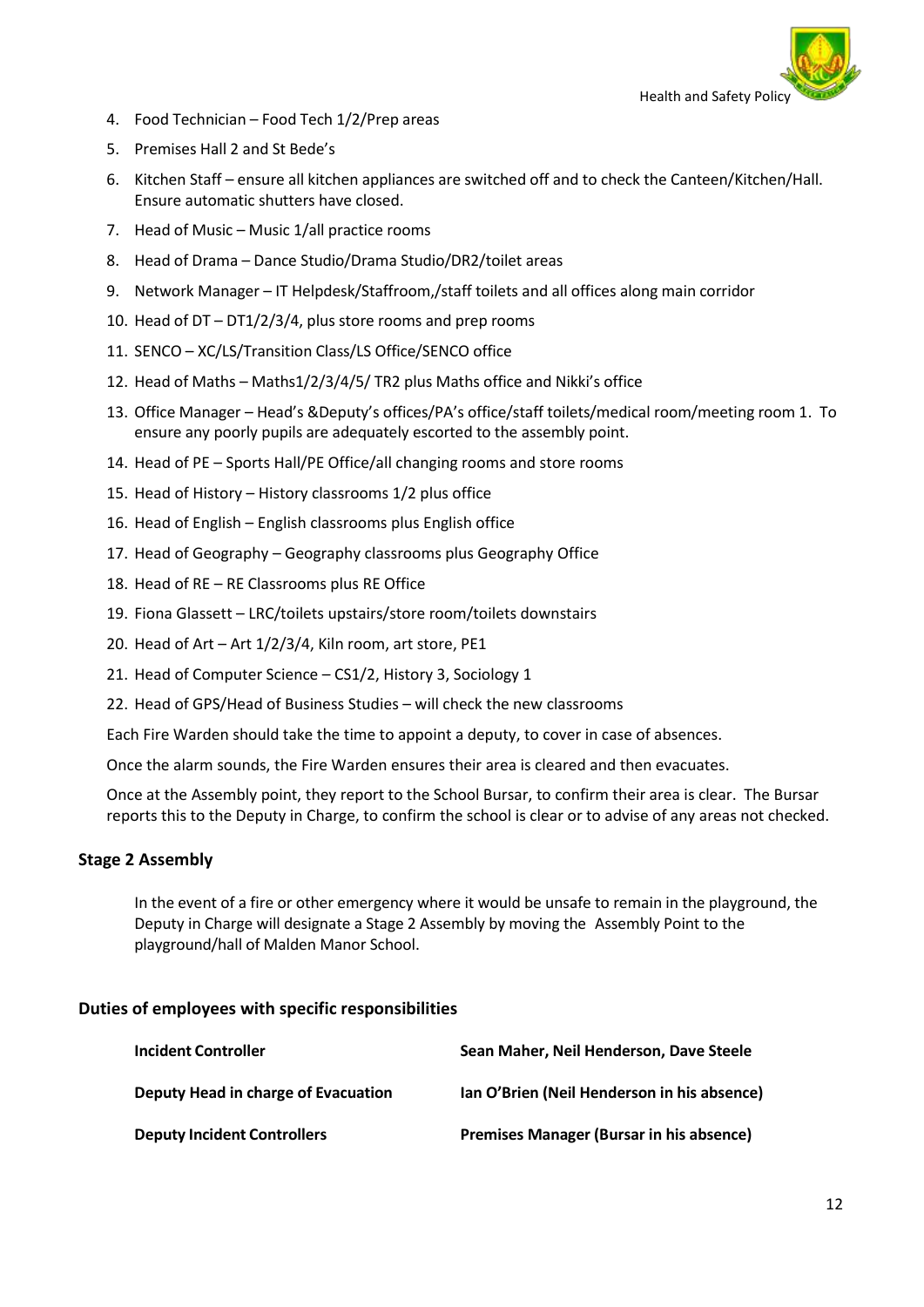

The Incident Controller(s) will go to the main fire panel in the front entrance and identify the location of the activation from the alarm panel address.

If appropriate and safe to do so, the Incident Controllers will go to that location to identify the cause of the fire alarm. This may be a break in the glass or a detector that has been activated.

If safe to do so, the Incident Controller may attempt to fight the fire using fire extinguishers, but only if they have been trained to do so and are confident that they can use them without putting themselves or anyone else at risk. They would check the area again if safe to do so, to ensure no people are within this area of the school.

If it is identified as a false alarm, the Incident Contollers will stand the fire crew down.

The pupil and staff evacuation will be controlled by the Deputy in Charge – in the first instance this will be Ian O'Brien; Neil Henderson will assume this role in Ian's absence.

#### **Other Staff Members with specific responsibilities:**

**Site Staff** – will go to the front entrance of the school for the fire crew, and direct them to use the main school entrance

**Head's PA** – will open the main school gate (next to Brightsparks), will monitor the main office and Sixth Form entrance to ensure no one enters the building at this time and to deal with any queries. If a fire is detected, she will notify Brightsparks, as they may need to evacuate also.

**Office Staff** – to print visitor records and pupils absences

**Systems Manager** – will ensure that he evacuates with a 3G iPad and will set up a google drive containing essential information that may be needed during the evacuation

**Network Manager** – will ensure that essential IT contacts/requirements can be accessed offsite in an emergency situation

#### **Procedures for liaison with the fire brigade:**

The duty Incident Controller and Premises Manager will remain at the fire panel and will meet the fire brigade on their arrival at school. They will advise of:

- any persons missing and likely location
- the location of the fire (if known)
- access points into the building
- any known hazards, such as hazardous materials, equipment and temporary works

If the cause is a false alarm, the alarms will be silenced only when the evacuation and roll call has been completed.

The duty Incident Controller will notify the Deputy in Charge of the Evacuation when it is safe for pupils, visitors and staff to re-enter the building.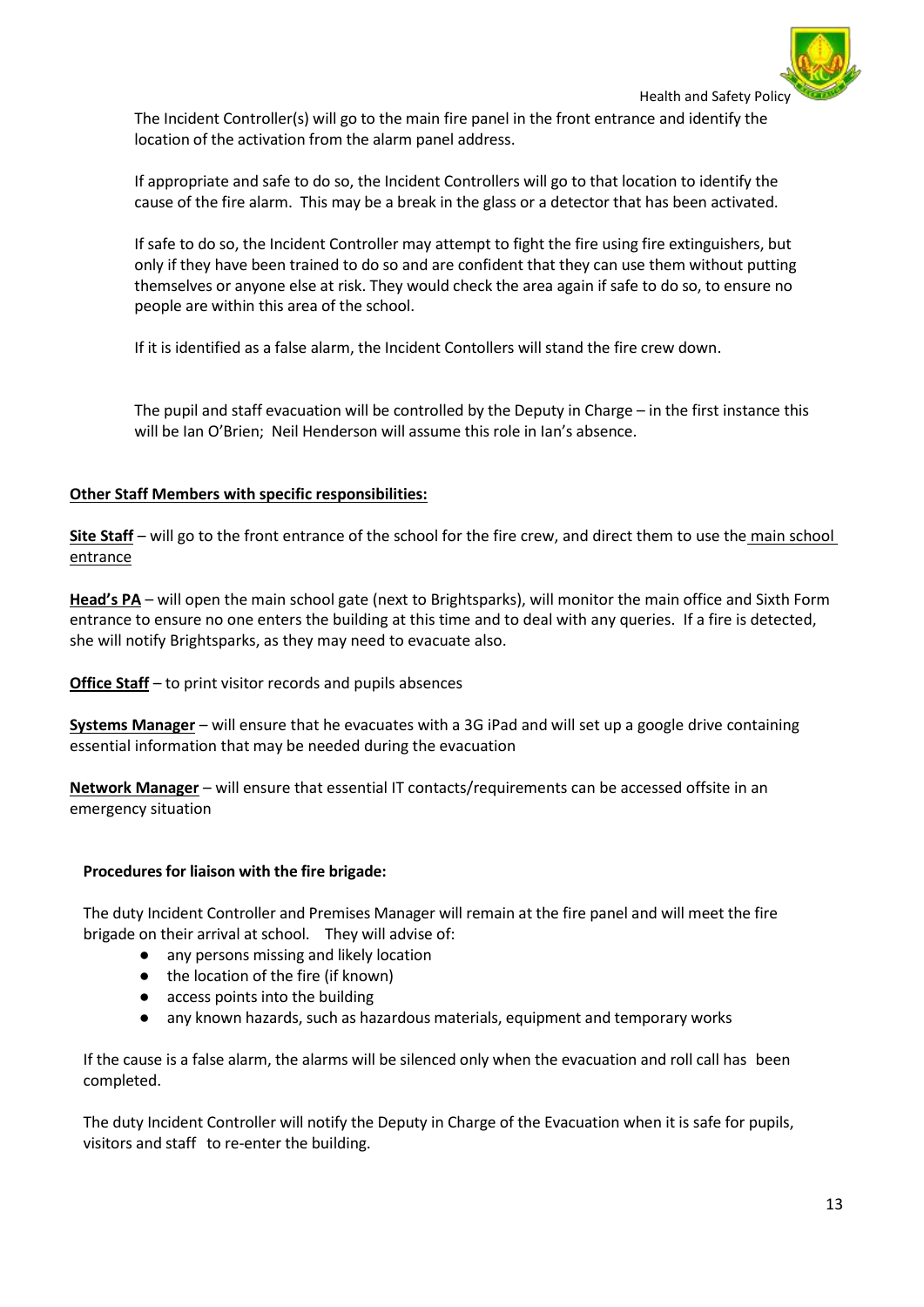

The Premises Manager will complete the Fire Log Book, noting any matters of concern and record appropriate action(s) taken to resolve.

The Premises Manager will ensure fire safety devices have been re-set and are in full working order.

## **Evacuation of Disabled Persons and Personal Emergency Evacuation Plans PEEPS**

The Head Teacher will ensure plans have been made so that any disabled person(s) experiencing difficulty in evacuating the building are properly escorted to the Assembly Point. Identified staff will remain with disabled persons until they can be safely evacuated from the building or return to the classroom once the Incident Controller has determined it is safe to do so.

#### **The lift cannot be used to evacuate disabled persons.**

Personal Emergency Evacuation Plans are developed by the Bursar in consultation with staff/individual pupils, their parents/carers and staff. The plans include details of the action to take in the event of a required evacuation. The plan will outline the requirements of the individual member of staff or pupil, eg ability to independently reach the safety of a protected escape route or exit or, if required, support from staff. Support staff will be identified with the specific responsibility of escorting the pupil or staff member to the Assembly Point.

As they do the final check that an area is clear, Fire Marshalls will be aware of any person with a PEEP, still evacuating. If appropriate, they can offer additional support to expedite the evacuation, or report back to the Bursar that a person is still evacuating and advise the location.

## <span id="page-13-0"></span>**13. Control of Substances Hazardous to Health (COSHH)**

Schools are required to control hazardous substances, which can take many forms, including:

- Chemicals
- Products containing chemicals
- **Fumes**
- **Dusts**
- **Vapours**
- **Mists**
- Gases and asphyxiating gases
- Germs that cause diseases, such as leptospirosis or legionnaires disease

Control of substances hazardous to health (COSHH) risk assessments are completed and circulated to all employees who work with hazardous substances. Staff will also be provided with protective equipment, where necessary.

Staff use and store hazardous products in accordance with instructions on the product label. All hazardous products are kept in their original containers, with clear labelling and product information.

Any hazardous products are disposed of in accordance with specific disposal procedures.

Emergency procedures, including procedures for dealing with spillages, are displayed near where hazardous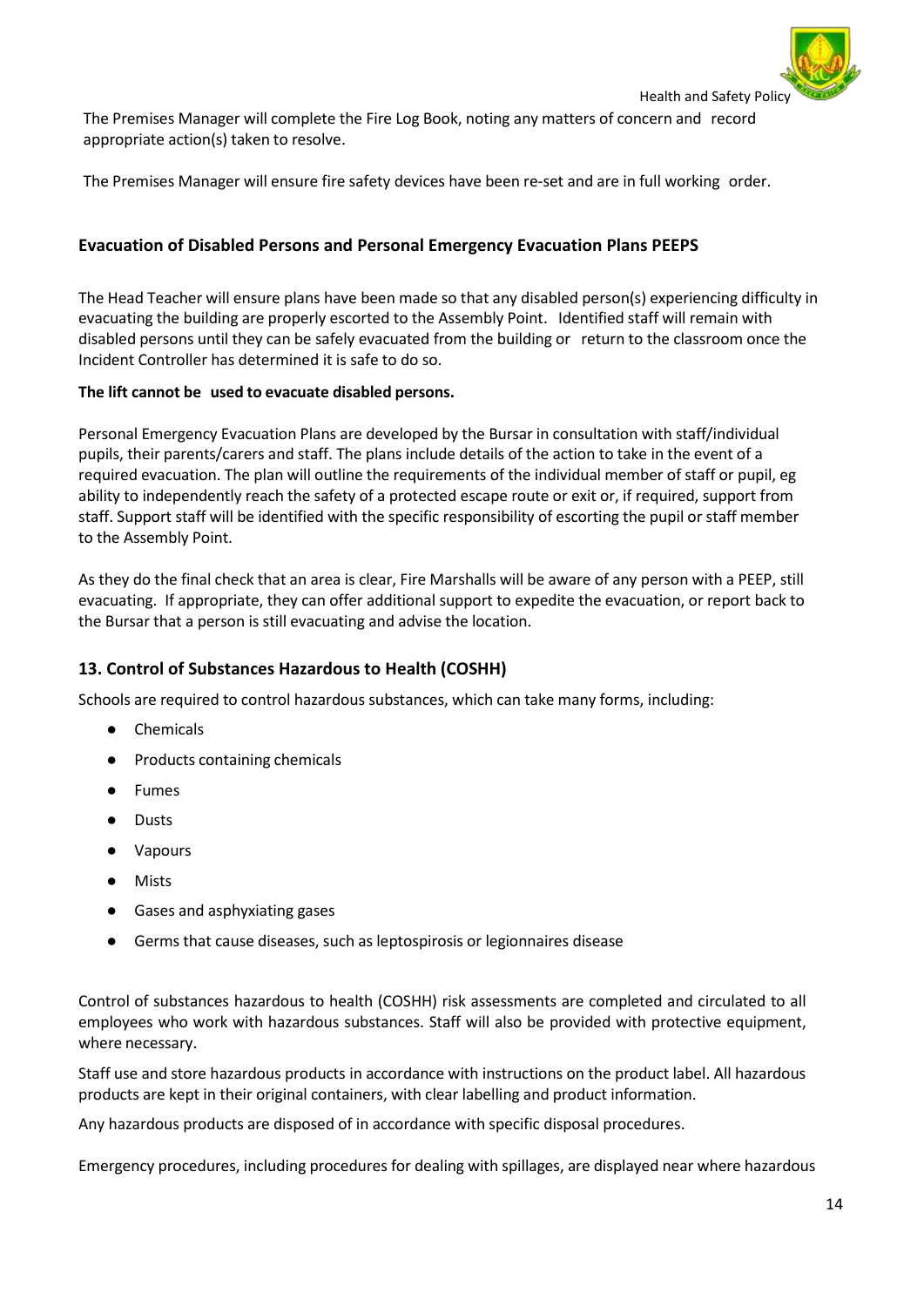

products are stored and in areas where they are routinely used.

#### <span id="page-14-0"></span>**14. Gas Safety**

- Installation, maintenance and repair of gas appliances and fittings will be carried out by a competent Gas Safe registered engineer
- Gas pipework, appliances and flues are regularly maintained
- External gas pipes are clearly marked with Hazard paint/tape so can easily be identified
- All rooms with gas appliances are checked to ensure that they have adequate ventilation.

#### <span id="page-14-1"></span>**15. Legionella**

- A water risk assessment was completed on 1 March 2014 by Aquavent and will be carried out every two years in line with statutory requirements. Aquavent have been contracted to complete monthly water monitoring checks and all visits are recorded in the school's water log book.
	- The risks from legionella are mitigated by the following:
		- Monthly temperature checks undertaken by the Premises Manager (recorded in the log book)
		- Tapstreated monthly for limescale
		- Water fountains are kept clean, hygienic and fit for use.

#### <span id="page-14-2"></span>**16. Asbestos**

Richard Challoner School acknowledgesthe health hazards arising from exposure to asbestos and will ensure that, as far as reasonably practicable, staff, pupils, visitors and contractors are protected from risk to their health due to exposure to any asbestos containing materials.

A small amount of low-risk asbestos has been identified in the school building and this is identified on the Asbestos Management Plan, which is updated annually and approved by the Governing Body.

- Arrangements are in place to ensure that contractors are made aware of any asbestos on the site and that it is not disturbed by their work:
- Contractors will be advised that, if they discover material which they suspect could be asbestos, they will stop work immediately until the area is declared safe.
- A record is kept of the location of asbestos that has been found on the school site and this forms part of the contractors' handbook.

## <span id="page-14-3"></span>**17. Equipment**

- All equipment and machinery is maintained in accordance with the manufacturer's instructions. In addition, maintenance schedules outline when extra checks should take place.
- When new equipment is purchased, it is checked to ensure that it meets appropriate educational standards.
- All equipment is stored in the appropriate storage containers and areas. All containers are labelled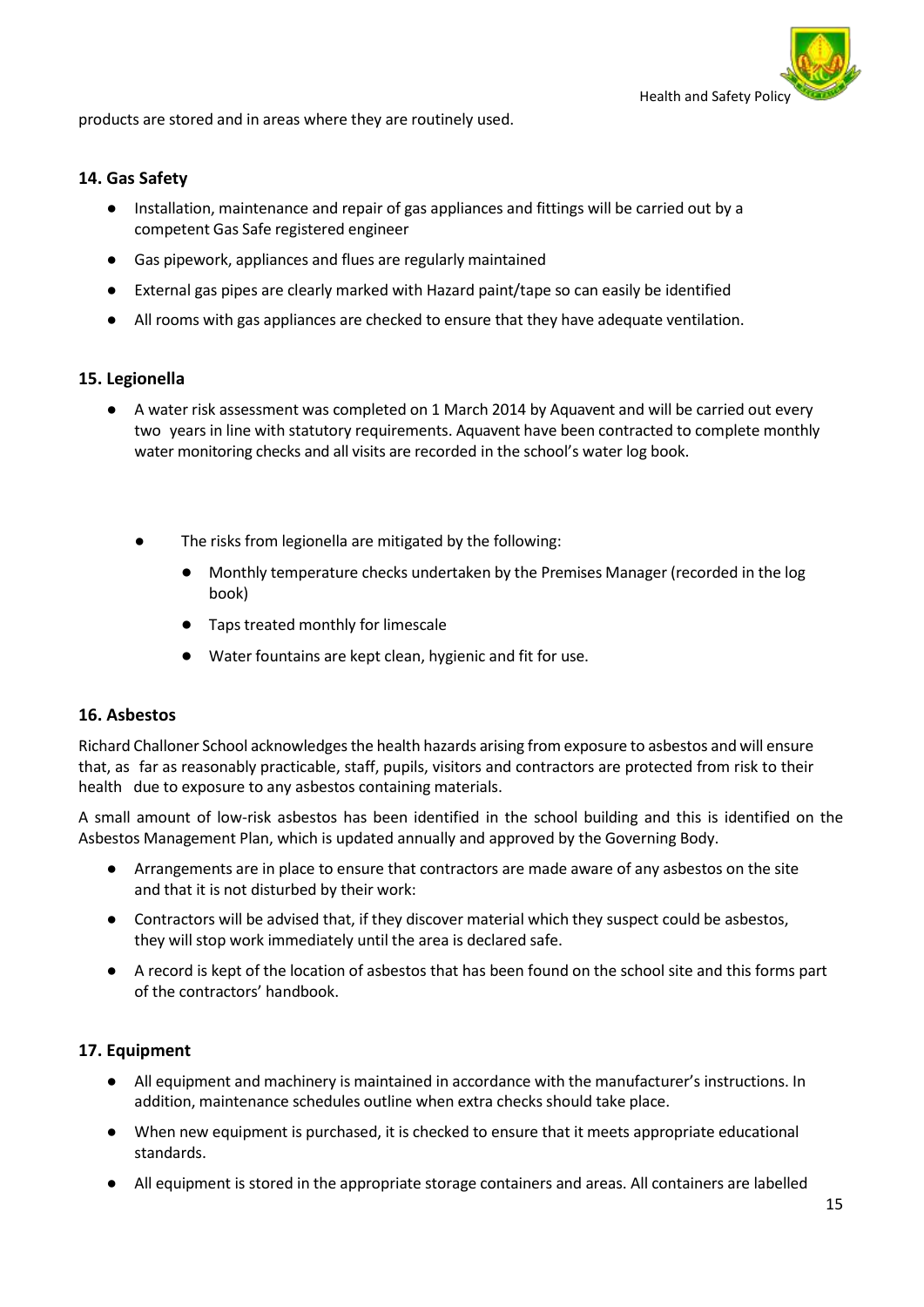

with the correct hazard sign and contents.

#### <span id="page-15-0"></span>**18. Electrical Equipment**

- All staff are responsible for ensuring that they use and handle electrical equipment sensibly and safely
- Any pupil or volunteer who handles electrical appliances does so under the supervision of the member of staff who so directs them
- Any potential hazards will be reported to the Premises Manager immediately
- Permanently installed electrical equipment is connected through a dedicated isolator switch and adequately earthed
- Only trained staff members can check plugs
- Where necessary, a portable appliance test (PAT) will be carried out by a competent person
- All isolator switches are clearly marked to identify their machine
- Electrical apparatus and connections must not be touched by wet hands and only be used in dry conditions
- Maintenance, repair, installation and disconnection work associated with permanently installed or portable electrical equipment is only carried out by a competent person
- Where pupils are involved in arranging lighting or stage electrical equipment (including electrical supplies for amplifiers or musical instruments) for school plays, discos or similar events, then such equipment must have been subject to a combined electrical inspection and test during the past twelve months and the electrical supply to the equipment must be routed via a 30mA residual current circuit breaker
- Pupils must only change bulbs in such equipment when they have been authorised to do so by a teacher responsible for the activity and then only when the equipment has been electrically isolated
- Where portable mains electrical equipment is to be used outside the school buildings, this will only be permitted if the equipment has been approved by the Premises Manager as suitable for the intended use and it is adequately protected from mechanical damage, the weather, contact or splashing with water and is protected by a 30mA RCD.

#### <span id="page-15-1"></span>**19. PE Equipment**

- Pupils are taught how to carry out and set up PE equipment safely and efficiently. Staff check that equipment is set up safely.
- Any concerns about the condition of floor surfaces or apparatus will be reported to the Premises Manager.

#### <span id="page-15-2"></span>**20. Display Screen Equipment**

- All staff who use computers daily, as a significant part of their normal work, are advised to carry out a display screen equipment (DSE) assessment. 'Significant' is taken to be continuous/near continuous spells of an hour or more at a time.
- Staff identified as DSE users are entitled to an eyesight test for DSE use upon request, and at regular intervals thereafter, by a qualified optician (and corrective glasses provided if required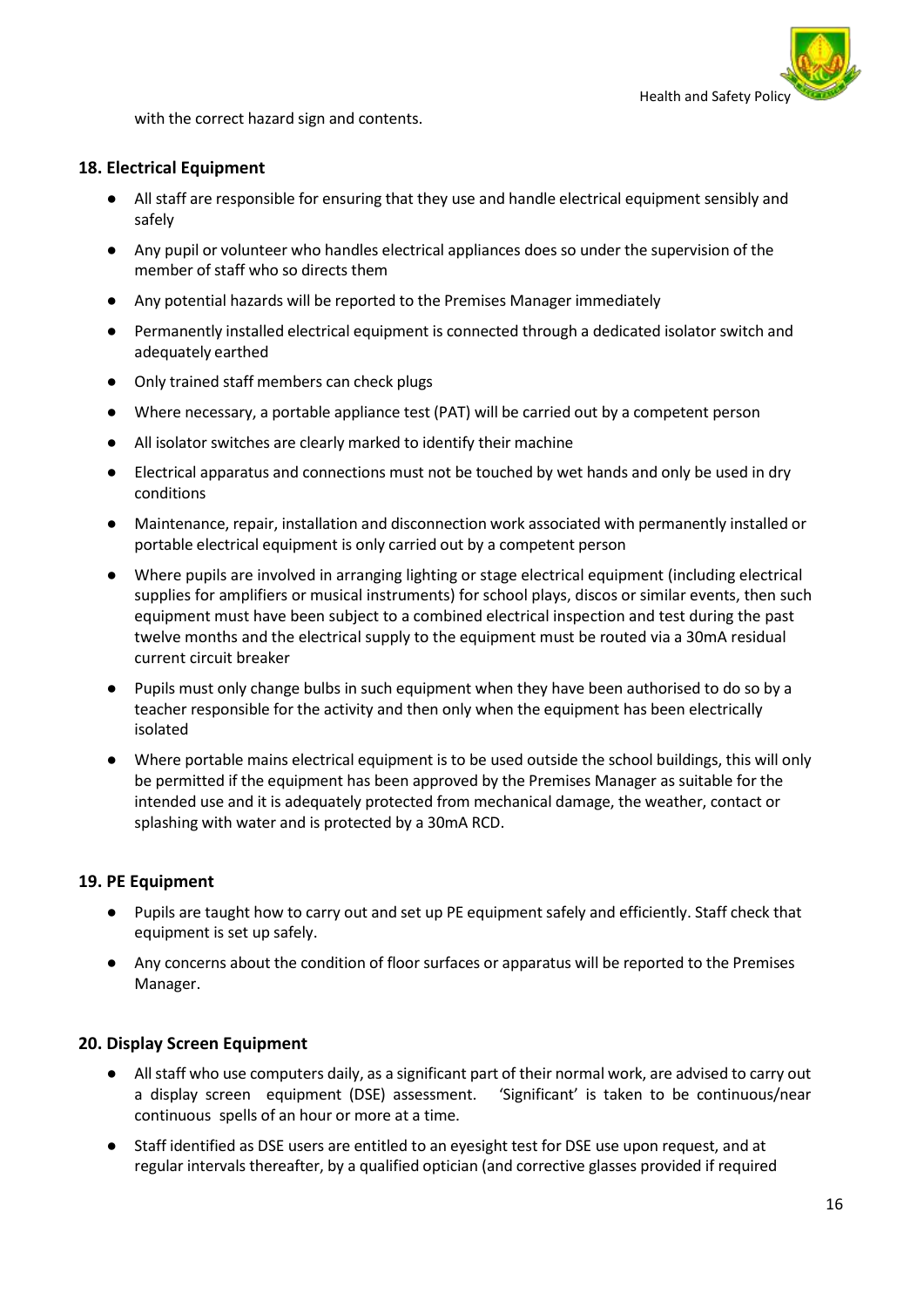

specifically for DSE use).

## <span id="page-16-0"></span>**21. Lone Working**

Lone working may include:

- **Late working**
- Home or site visits
- Weekend or holiday working
- Premises Manager duties
- Site cleaning duties
- Working in a single occupancy office

Potentially dangerous activities, such as those where there is a risk of falling from height, will not be undertaken when working alone. If there are any doubts about the task to be performed, then the task will be postponed until other staff members are available.

If lone working is to be undertaken, a colleague, friend or family member will be informed about where the member of staff is and when they are likely to return.

The lone worker will ensure that they are medically fit to work alone.

All staff must sign in, if working during the holidays, so the site staff know who is on site at all times.

## <span id="page-16-1"></span>**22. Working at Height**

We will ensure that work at height is properly planned, supervised and carried out by competent people with the skills, knowledge and experience to do the work.

Work at heights, necessitating the use of ladders, step ladders exceeding 3 metres in height or in areas where there is a risk from falling, will only be undertaken by, or when approved by, the Premises Manager.

School pupils must not be permitted to undertake work at heights (for example when arranging lighting for plays or similar events) unless there is safe and secure access to the area where the work is undertaken and guard-rails and toe boards are provided to physically prevent a fall.

A hydraulic platform must be used when working at heights over a certain height (normally 3 metres). A hydraulic platform should be used to access ceiling equipment in the Sports Hall. Staff must be fully trained in the use of the hydraulic platform and carry a Loler card to prove their training. Any staff who have not been trained, MUST NOT use the hydraulic platform.

In addition:

- The Premises Manager retains ladders for working at height
- Pupils are prohibited from using ladders
- Staff will wear appropriate footwear and clothing when using ladders
- Contractors are expected to provide their own ladders for working at height
- Before using a ladder, staff are expected to conduct a visual inspection to ensure its safety
- Access to high levels, such as roofs, is only permitted by trained persons and fall safe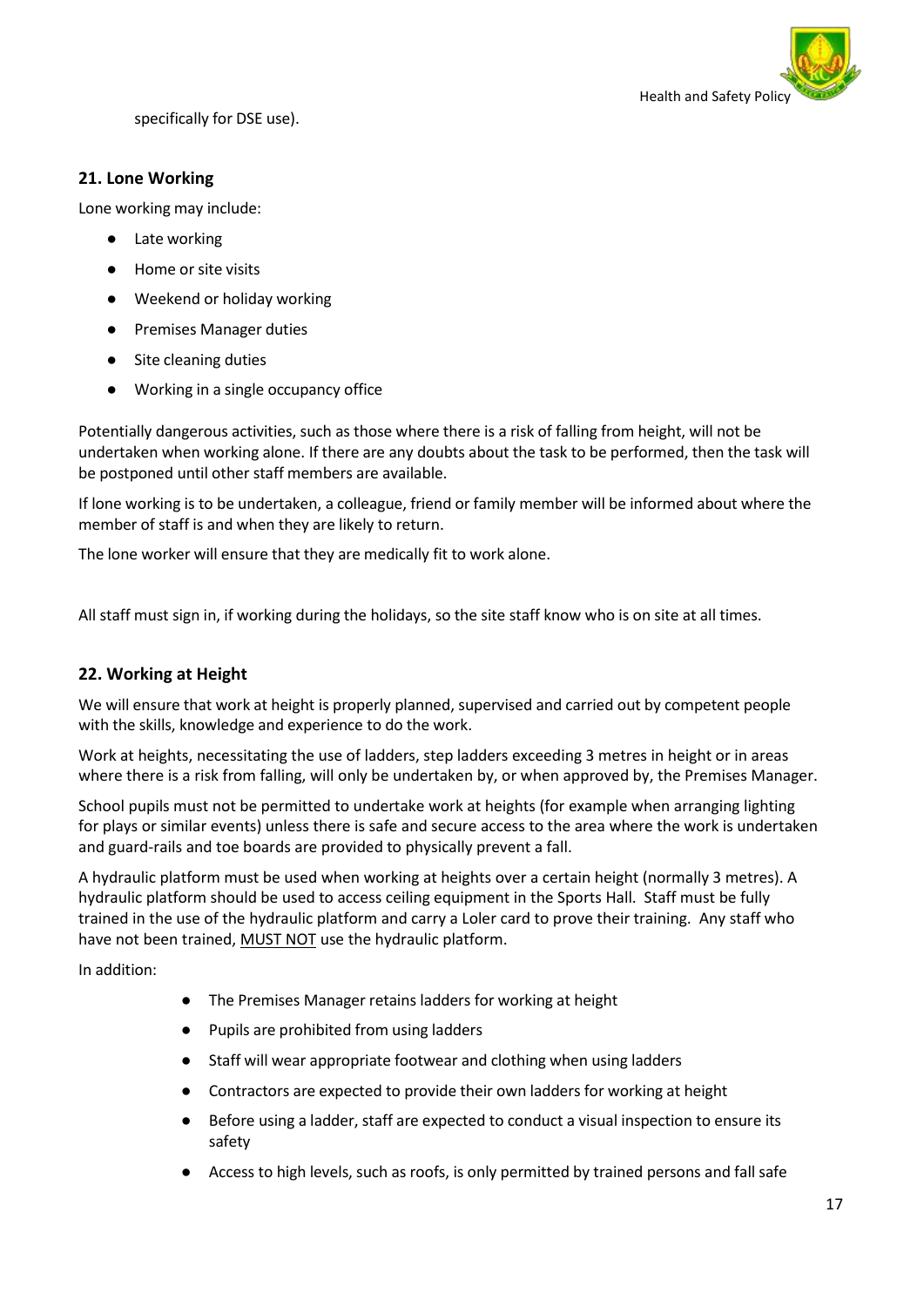

equipment will be used.

## <span id="page-17-0"></span>**23. Manual Handling**

It is up to individuals to determine whether they are fit to lift or move equipment and furniture. If an individual feels that to lift an item could result in injury or exacerbate an existing condition, they will ask for assistance.

The school will ensure that proper mechanical aids and lifting equipment are available where required in school, and that staff are trained in how to use them safely.

Staff and pupils are expected to use the following basic manual handling procedure:

- Plan the lift and assess the load; if it is awkward or heavy, use a mechanical aid, such as a trolley, or ask another person to help
- Take the more direct route that is clear from obstruction and is as flat as possible
- Ensure the area where you plan to offload the load is clear
- When lifting, bend your knees and keep your back straight, feet apart and angled out. Ensure the load is held close to the body and firmly. Lift smoothly and slowly and avoid twisting, stretching and reaching, where practicable.

## <span id="page-17-1"></span>**24. Off-Site Visits**

When taking pupils off the school premises, we will ensure that:

- Risk assessments will be completed where off-site visits and activities require them
- All off-site visits are appropriately staffed
- Staff will take a school mobile phone, a portable first aid kit, information about the specific medical needs of pupils, along with the parents' contact details.
- See the separate School Visits and Trips Policy for further information.

#### <span id="page-17-2"></span>**25. Lettings**

This policy applies to lettings. Those who hire any aspect of the school site or any facilities will be made aware of the content of the school's Health and Safety Policy and will have responsibility for complying with it.

#### <span id="page-17-3"></span>**26. Violence at Work**

We believe that staff should not be in any danger at work and will not tolerate violent or threatening behaviour towards our staff.

All staff will report any incidents of aggression or violence (or near misses) directed to themselves, to their line manager/the Head Teacher immediately. This applies to violence from pupils, visitors or other staff.

## <span id="page-17-4"></span>**27. Smoking**

Smoking and/or Vaping is not permitted anywhere on the school premises.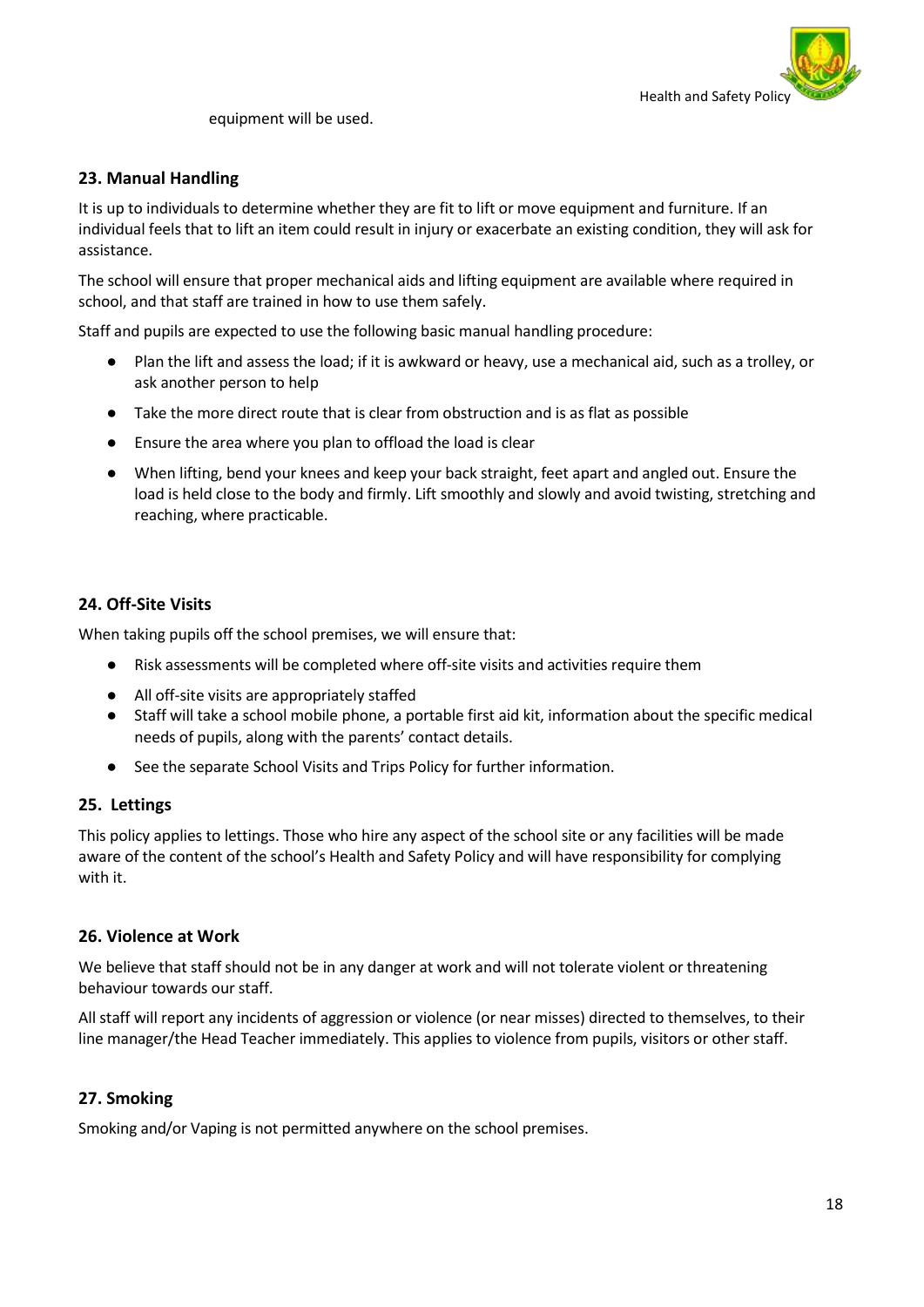

## **28. Medical Suitability for Work**

Pre Employment health checks are undertaken for all new staff, usually by means of a confidential health questionnaire, by the RBK Occupational Health Team. If a staff member's health deteriorates, then a referral to Occupational Health can be requested by the Head Teacher.

Risk assessments will be carried out whenever any employee or pupil notifies the school that they are pregnant.

Appropriate measures will be put in place to control risks identified. Some specific risks are summarised below:

- Chickenpox can affect the pregnancy if a woman has not already had the infection. Expectant mothers should report exposure to antenatal carer and GP at any stage of exposure. Shingles is caused by the same virus as chickenpox, so anyone who has not had chickenpox is potentially vulnerable to the infection if they have close contact with a case of shingles.
- If a pregnant woman comes into contact with measles or German measles (rubella), she should inform her antenatal carer and GP immediately to ensure investigation
- Slapped cheek disease (parvovirus B19) can occasionally affect an unborn child. If exposed early in pregnancy (before 20 weeks), the pregnant woman should inform her antenatal care and GP, as this must be investigated promptly

#### <span id="page-18-0"></span>**29. Occupational Stress**

We are committed to promoting high levels of health and wellbeing and recognise the importance of identifying and reducing workplace stressors as far as is practical.

Systems are in place within the school for responding to individual concerns and monitoring staff workloads.

All staff can access RBK's confidential Wellbeing and Counselling Service and there are posters around the school advertising this (in the first instance contact Sarah Kitt, Wellbeing & Counselling Advisor on 020 8547 5160 or Sarah.kitt@rbk.kingston.gov.uk).

#### <span id="page-18-1"></span>**30. Procedures for Sick Pupils and those with Medical Needs**

Pupils who feel unwell should be sent to the School Office to explain the nature of their illness. The decision to send a sick pupil home will be made by the office staff. Unwell pupils must be signed out when leaving school for medical reasons and will only be allowed to leave school early if a parent/carer has been contacted and either collects them or gives permission for them to make their own way home if they are judged well enough.

Pupils with medical needs will have an Individual Healthcare Plan (IHCP) completed when first joining the school and all details regarding their condition entered onto CloudSchool.

Full details regarding management of medical conditions can be found in the Medical Conditions Policy (available on the Admin drive).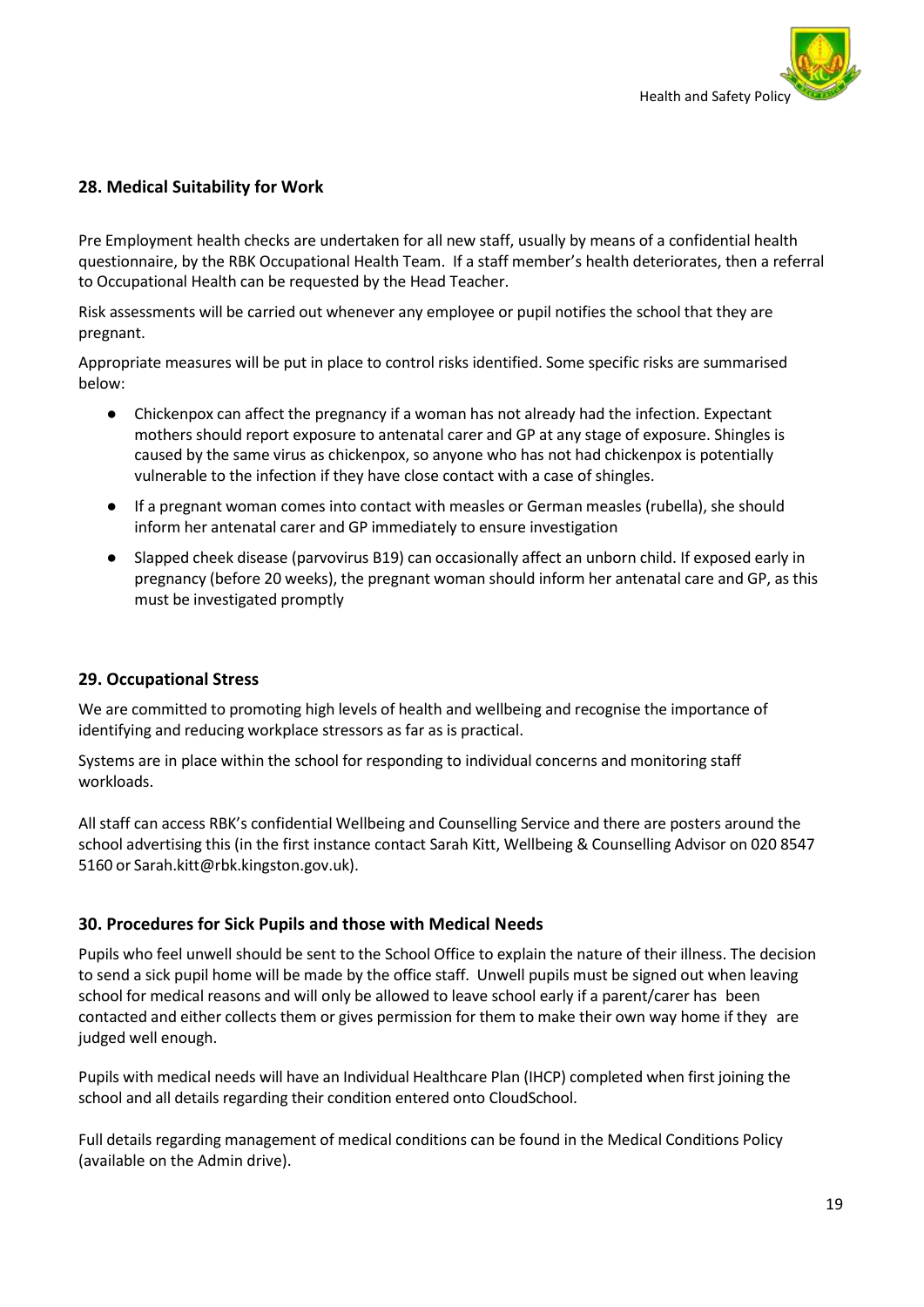

A register of pupils with EpiPens is kept in the first aid cabinet in Pupil Services. EpiPens will be carried by the pupil at all times. PE staff and staff supervising visits off-site should be particularly mindful of pupils carrying EpiPens.

The school holds emergency Salbutamol (asthma) inhalers, which will be used in accordance with [Department](https://www.gov.uk/government/publications/emergency-asthma-inhalers-for-use-in-schools) of Health guidelines, as set out in the Medical Conditions Policy.

The school also holds emergency Epipens, to be used in accordance with the [Department](https://www.gov.uk/government/publications/using-emergency-adrenaline-auto-injectors-in-schools) of Health [guidelines](https://www.gov.uk/government/publications/using-emergency-adrenaline-auto-injectors-in-schools) , as set out in the Medical Conditions Policy.

## **31. First aid Procedures**

#### **In-school procedures**

In the event of an accident resulting in injury:

- The closest member of staff present will assess the seriousness of the injury and seek the assistance of a first aider, if appropriate, who will provide the required first aid treatment
- The first aider, if called, will assess the injury and decide if further assistance is needed from a colleague or the emergency services. They will remain on scene until help arrives.
- The first aider will also decide whether the injured person should be moved or placed in a recovery position
- If the first aider judges that a pupil is too unwell to remain in school, they will inform a member of the Senior Leadership Team and parents/carers will be contacted and asked to collect their child. If the pupil is judged well enough to travel home alone, a member of the Senior Leadership Team must authorise the decision to allow the pupil to leave school early and parents must have been contacted and consented to their child leaving school early and travelling home alone.
- If emergency services are called, a member of the Senior Leadership Team will contact parents immediately
- The first aider will complete the accident book on the same day or as soon as is reasonably practical after an incident resulting in an injury, together with the Accident Investigation form, and will arrange for any witnesses to complete forms (see templates at Appendix 1).

## <span id="page-19-0"></span>**32. First aid equipment**

A typical first aid kit in our school will include the following:

- A leaflet with general first aid advice
- Eye pad bandages dressing
- Triangular bandages
- Sterile dressings small, medium and large
- Adhesive tape
- Safety pins
- Disposable gloves
- Antiseptic wipes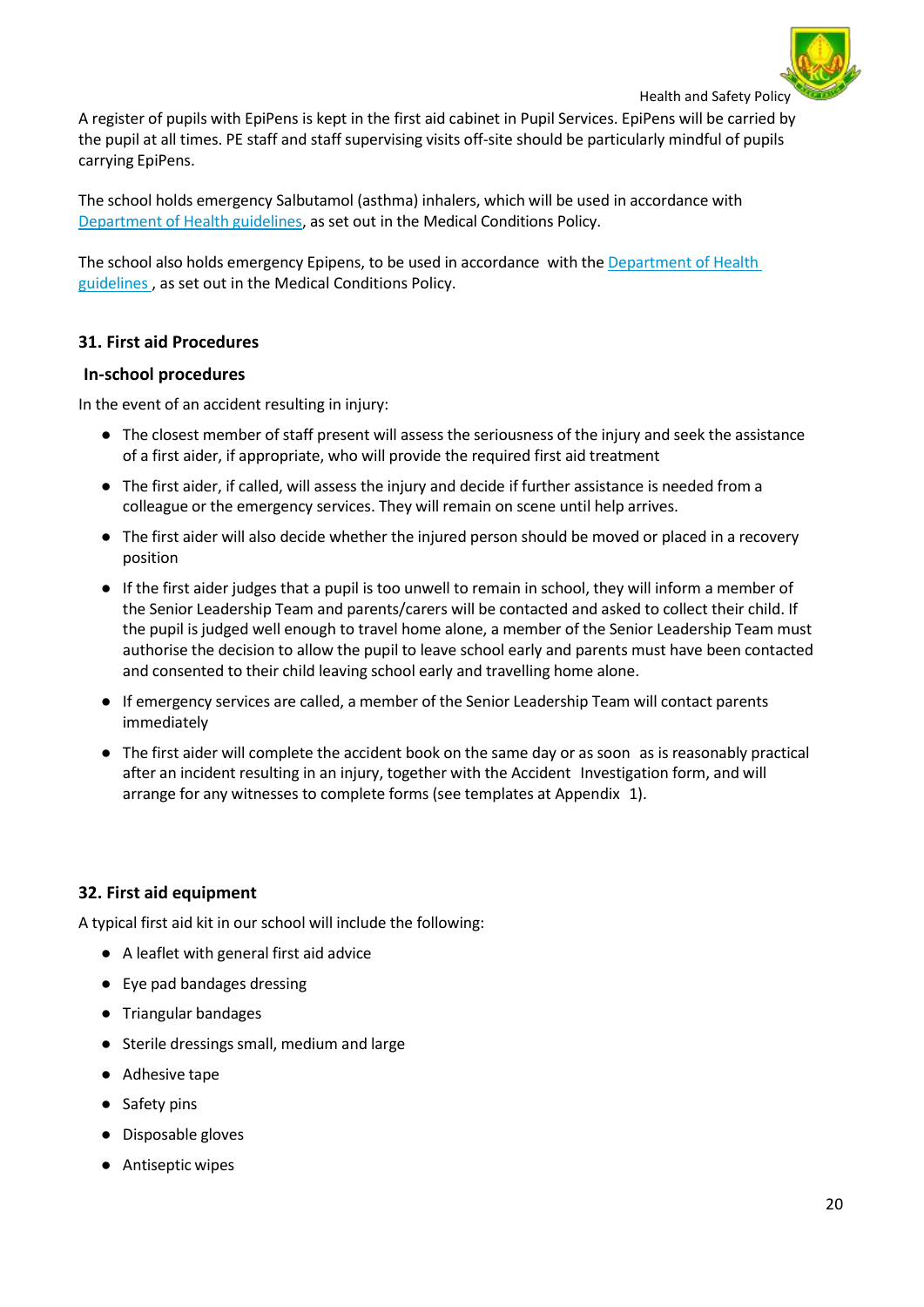

- Foil blanket
- Ice pack
- Plasters of assorted sizes
- Self-seal finger dressing
- Steri strips
- Scissors
- Cold compresses
- Burns dressings
- Face shield

No medication is kept in first aid kits.

A defibrillator is included as part of the school's first aid equipment and is located outside the PE Office (Humanities Block, ground floor). The Premises Manager will check each week that the defibrillator has charge and is shown to be working.

Emergency asthma inhalers and EpiPens are held in the first aid cabinet in the Medical Room. First aid

kits are stored in:

- The Medical Room
- The Science Prep Room
- DT Office
- PE Office

## **33. Accident Record-keeping and reporting**

## **First aid and accident book**

- The accident report (Appendix 1) will be completed by the first aider /relevant member of staff who dealt with it on the same day or as soon as possible after an incident resulting in an injury
- As much detail as possible should be supplied when reporting an accident
- The office manager will ensure that all completed forms are emailed to the Bursar and Head of Years, and uploaded on to the RBK Accident Reporting portal.

## **Reporting to the HSE**

RBK will keep a record of any accident which results in a reportable injury, disease or dangerous occurrence, as defined in the **[RIDDOR](http://www.hse.gov.uk/riddor/index.htm) 2013** legislation (regulations 4, 5, 6 and 7).

RBK will report these to the Health and Safety Executive as soon as is reasonably practicable and, in any event, within ten days of the incident.

Reportable injuries, diseases or dangerous occurrences include:

- Death
- Specified injuries, which are:
	- o Fractures, other than to fingers, thumbs and toes
	- o Amputations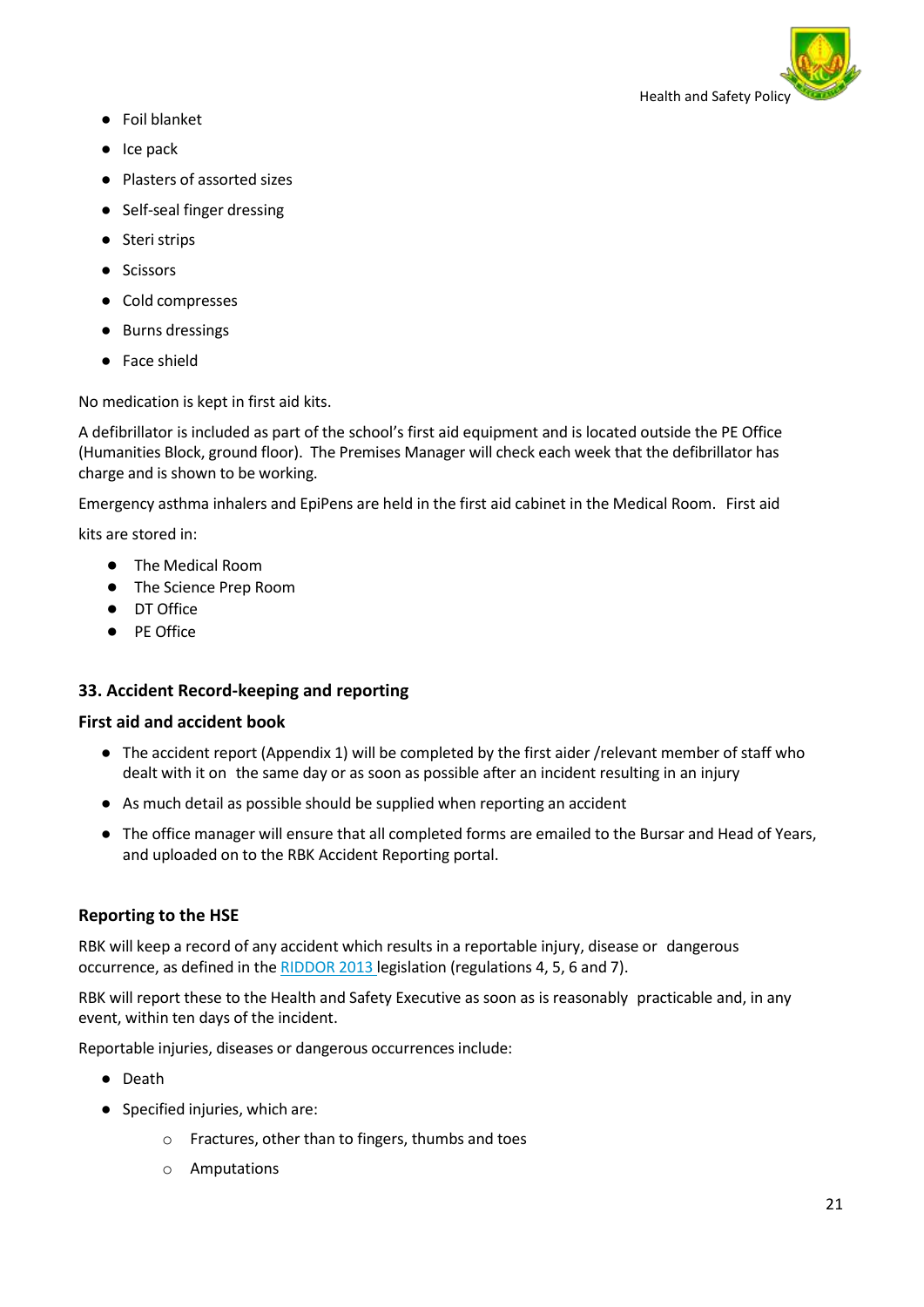- o Any injury likely to lead to permanent loss of sight or reduction in sight
- $\circ$  Any crush injury to the head or torso causing damage to the brain or internal organs
- o Serious burns (including scalding)
- o Any scalping requiring hospital treatment
- o Any loss of consciousness caused by head injury or asphyxia
- $\circ$  Any other injury arising from working in an enclosed space which leads to hypothermia or heat-induced illness, or requires resuscitation or admittance to hospital for more than 24 hours
- Injuries where an employee is away from work or unable to perform their normal work duties for more than seven consecutive days (not including the day of the incident)
- Where an accident leads to someone being taken directly from the scene of the accident to hospital for treatment to that injury. Examinations and diagnostic tests do not constitute 'treatment' in such circumstances.
- Near-miss events are those that do not result in an injury, but could have done. Examples of nearmiss events relevant to schools include, but are not limited to:
	- o The collapse or failure of load-bearing parts of lifts and lifting equipment
	- o The accidental release of a biological agent likely to cause severe human illness
	- o A near-miss involving a vehicle

#### <span id="page-21-0"></span>**34. First Aid Training**

All first aiders must have completed a training course, and must hold a valid certificate of competence to show this. The school will keep a register of all trained first aiders, what training they have received and when this is valid until.

## <span id="page-21-1"></span>**35. First Aid Monitoring**

- The Premises Manager is responsible for investigating accidents, that may have had a specific cause (eg a trip hazard)
- The office manager is responsible for ensuring all accident and near misses are recorded accurately and quickly, and for immediately raising urgent issues with an appropriate person (eg DH/T, H/T, Premises Manager or Bursar).
- The Bursar is responsible for investigating work-related causes of sickness and absences
- The Head teacher is responsible and accountable for acting on investigation findings in order to prevent a recurrence.

#### <span id="page-21-2"></span>**36. Policy Review**

This policy will be reviewed annually (or earlier in the light of further regulations and other guidance received from the Health and Safety Executive) by the Health and Safety Committee.

#### **Policy Review Due: June 2021 (Keeping in timeframe).**

#### **Policy Cycle: Annual**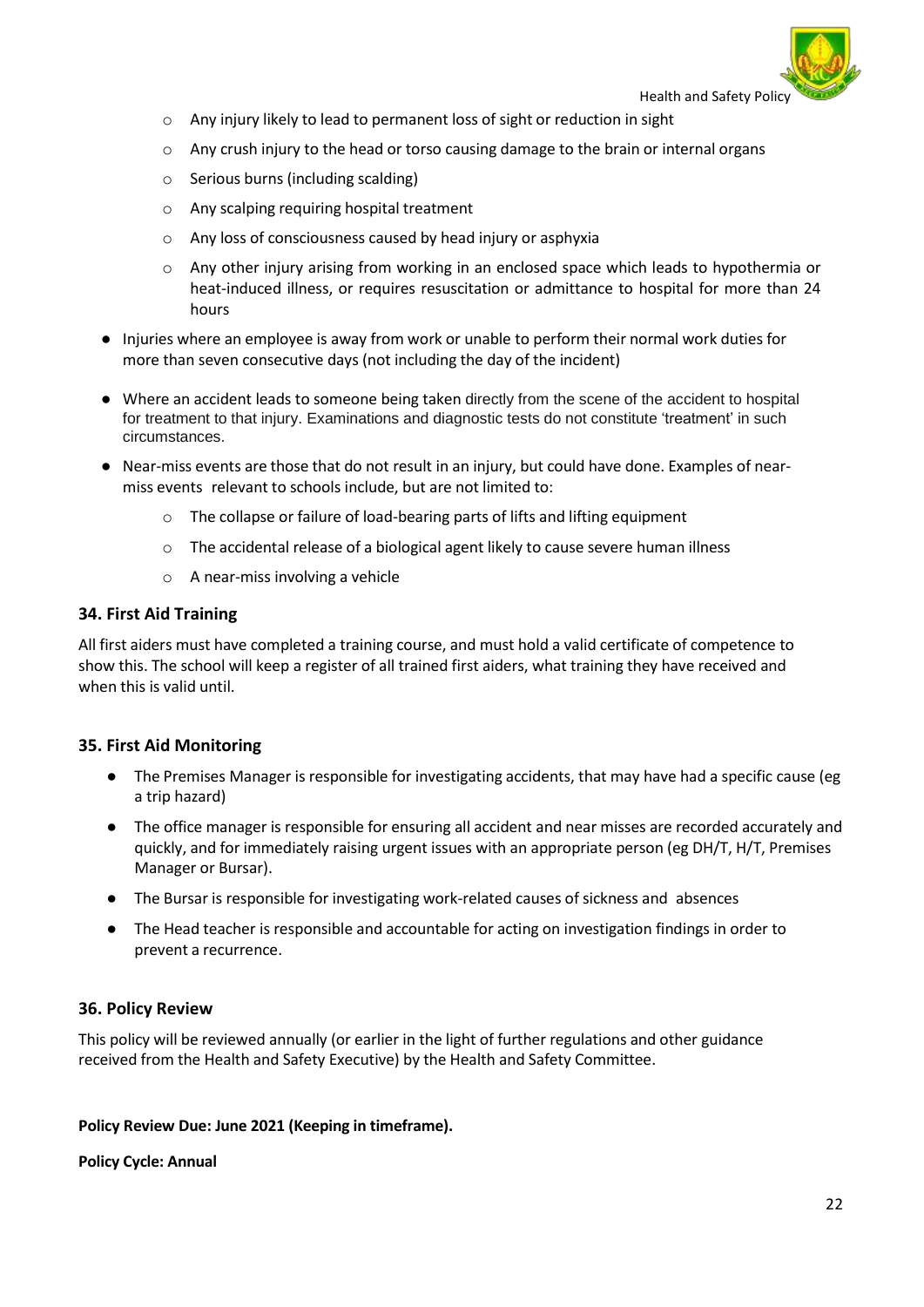

# <span id="page-22-0"></span>**Appendix 1: Accident report forms**

|                                                                                                                                                                                        | Headmaster: Mr S. Maher BA (Hons.) PGCE<br>020 8330 5947<br>www.richardchalloner.com |                                                       | <b>Richard Challoner School</b>    |
|----------------------------------------------------------------------------------------------------------------------------------------------------------------------------------------|--------------------------------------------------------------------------------------|-------------------------------------------------------|------------------------------------|
| Forename:                                                                                                                                                                              | Surname:                                                                             |                                                       | School Year / DOB:                 |
| Student:                                                                                                                                                                               | Staff:<br>Contractor:                                                                | Parent:<br>Visitor:                                   |                                    |
|                                                                                                                                                                                        |                                                                                      |                                                       |                                    |
| What caused the incident?                                                                                                                                                              |                                                                                      |                                                       |                                    |
|                                                                                                                                                                                        |                                                                                      |                                                       |                                    |
|                                                                                                                                                                                        |                                                                                      | Cause                                                 | <b>Action</b>                      |
|                                                                                                                                                                                        | <b>Type of Injury</b><br>Cut                                                         | Violence                                              | First Aid administered             |
|                                                                                                                                                                                        | Graze / Bruise                                                                       | Slip / Trip / Fall                                    | Sent to Hospital                   |
|                                                                                                                                                                                        | Fracture                                                                             | Strike by moving object                               | H&S Advisor Informed               |
|                                                                                                                                                                                        | Dislocation                                                                          | Moving / Lifting                                      | Sent Home                          |
|                                                                                                                                                                                        | Burn / Scald                                                                         | Collision                                             | Ambulance called                   |
|                                                                                                                                                                                        | Burn / Chemical                                                                      | Machinery / Equipment                                 | Parents informed                   |
|                                                                                                                                                                                        | Crushing                                                                             | Hand power tools                                      |                                    |
|                                                                                                                                                                                        | Puncture / Bite                                                                      | Chemicals                                             | Form emailed to:                   |
|                                                                                                                                                                                        | Strain / Sprain                                                                      | Electricity                                           | Year Leader                        |
|                                                                                                                                                                                        | Loss of Consciousness                                                                | Fire                                                  |                                    |
|                                                                                                                                                                                        | No apparent injury<br>Other:                                                         | Sport<br>Other:                                       | Line Manager<br><b>Headteasher</b> |
|                                                                                                                                                                                        |                                                                                      |                                                       |                                    |
|                                                                                                                                                                                        |                                                                                      | Follow-up action required to prevent a re-occurrence: |                                    |
| <b>Part Injured</b><br>Finger / Thumb<br>Hand<br>Arm<br>Head<br>Eye<br>Neck<br>Chest<br>Back<br>Leg / Ankle<br>Foot<br>No apparent injury<br>Other:<br><b>Severity</b><br>Major Injury |                                                                                      |                                                       |                                    |
| Time off Work / School                                                                                                                                                                 |                                                                                      |                                                       |                                    |
| <b>Dangerous Occurrence</b>                                                                                                                                                            |                                                                                      |                                                       |                                    |

Any severity highlighted above in red should be reported immediately to the RBK Health & Safety

Violence Near Miss

| Name of person<br>completing this form: |  |  |
|-----------------------------------------|--|--|
|                                         |  |  |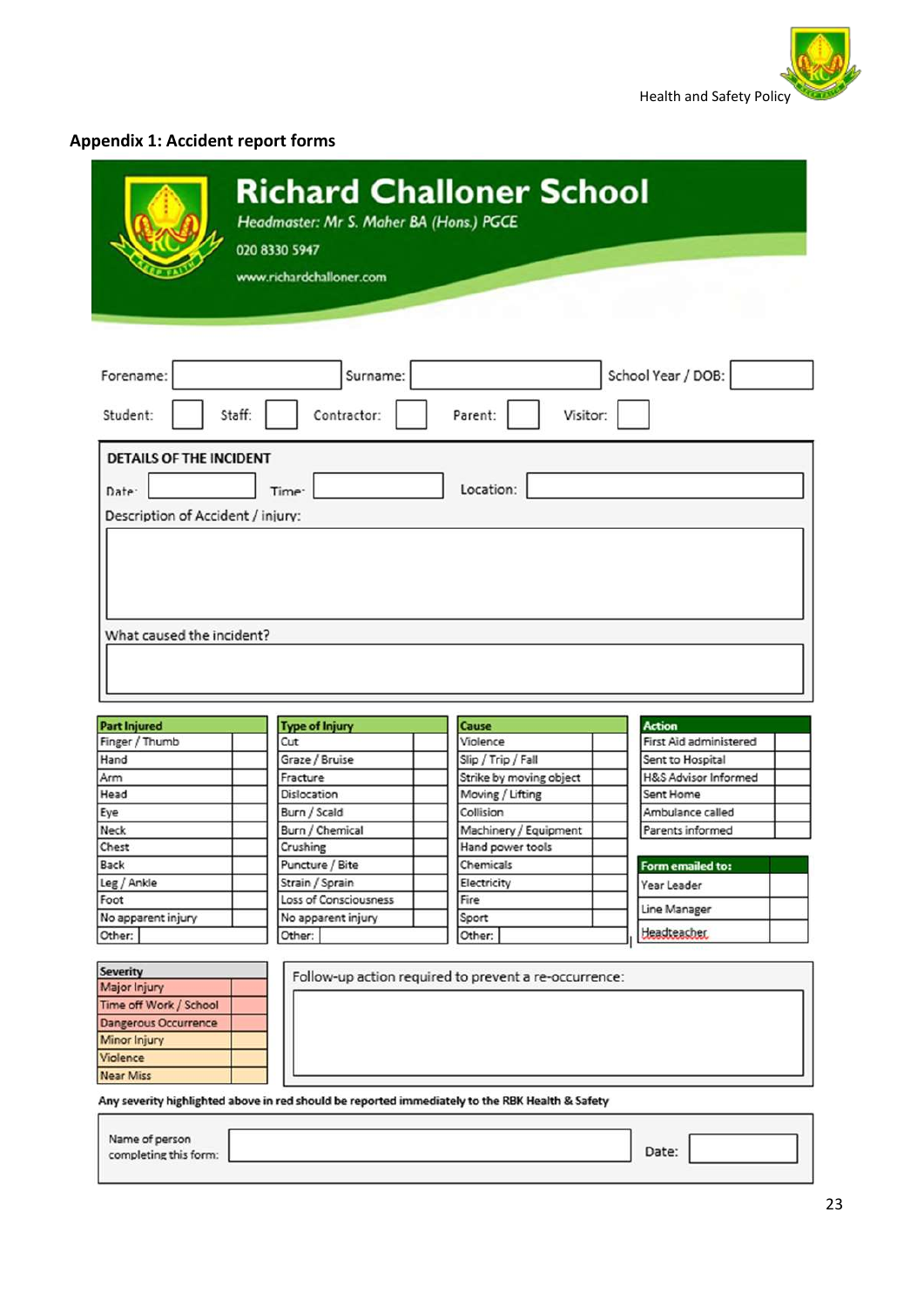

## A. **NEAR-MISS INCIDENT FORM**

*This form should be completed by anyone who experiences or witnesses a near-miss incident (ie an unplanned incident which does not cause injury or damage, but could do so).*

*The incident will then be investigated by the Premises Manager.*

*In addition, if the incident is a "dangerous occurrence" reportable under The Reporting of Injuries, Diseases and Dangerous Occurrences Regulations (RIDDOR) 2013, then a HSE F2508 form will also be completed by the Bursar and returned to the HSE.*

| Name of person involved in near-miss incident (in full, if known):<br>Staff (job title) / Pupil / Member of Public / Lawful Visitor (company name):                                                                                                                      |                             |  |  |
|--------------------------------------------------------------------------------------------------------------------------------------------------------------------------------------------------------------------------------------------------------------------------|-----------------------------|--|--|
| Name of person completing form (if different from above):                                                                                                                                                                                                                |                             |  |  |
| Staff (job title) / Pupil/ Member of Public / Lawful Visitor (company name):                                                                                                                                                                                             |                             |  |  |
|                                                                                                                                                                                                                                                                          |                             |  |  |
|                                                                                                                                                                                                                                                                          |                             |  |  |
| Date of Near-Miss Incident:                                                                                                                                                                                                                                              | Time of Near-Miss Incident: |  |  |
| Where exactly did the incident happen?<br>(Give name and address of premises and department or location)                                                                                                                                                                 |                             |  |  |
|                                                                                                                                                                                                                                                                          |                             |  |  |
| Precise description of what happened (including name of substance/equipment involved, the events<br>that led to the incident, the part played by any people, photographs and/or diagrams of incident<br>area). (Continue on an additional sheet of paper, if necessary.) |                             |  |  |
|                                                                                                                                                                                                                                                                          |                             |  |  |
|                                                                                                                                                                                                                                                                          |                             |  |  |
|                                                                                                                                                                                                                                                                          |                             |  |  |
|                                                                                                                                                                                                                                                                          |                             |  |  |
|                                                                                                                                                                                                                                                                          |                             |  |  |
|                                                                                                                                                                                                                                                                          |                             |  |  |
|                                                                                                                                                                                                                                                                          |                             |  |  |
|                                                                                                                                                                                                                                                                          |                             |  |  |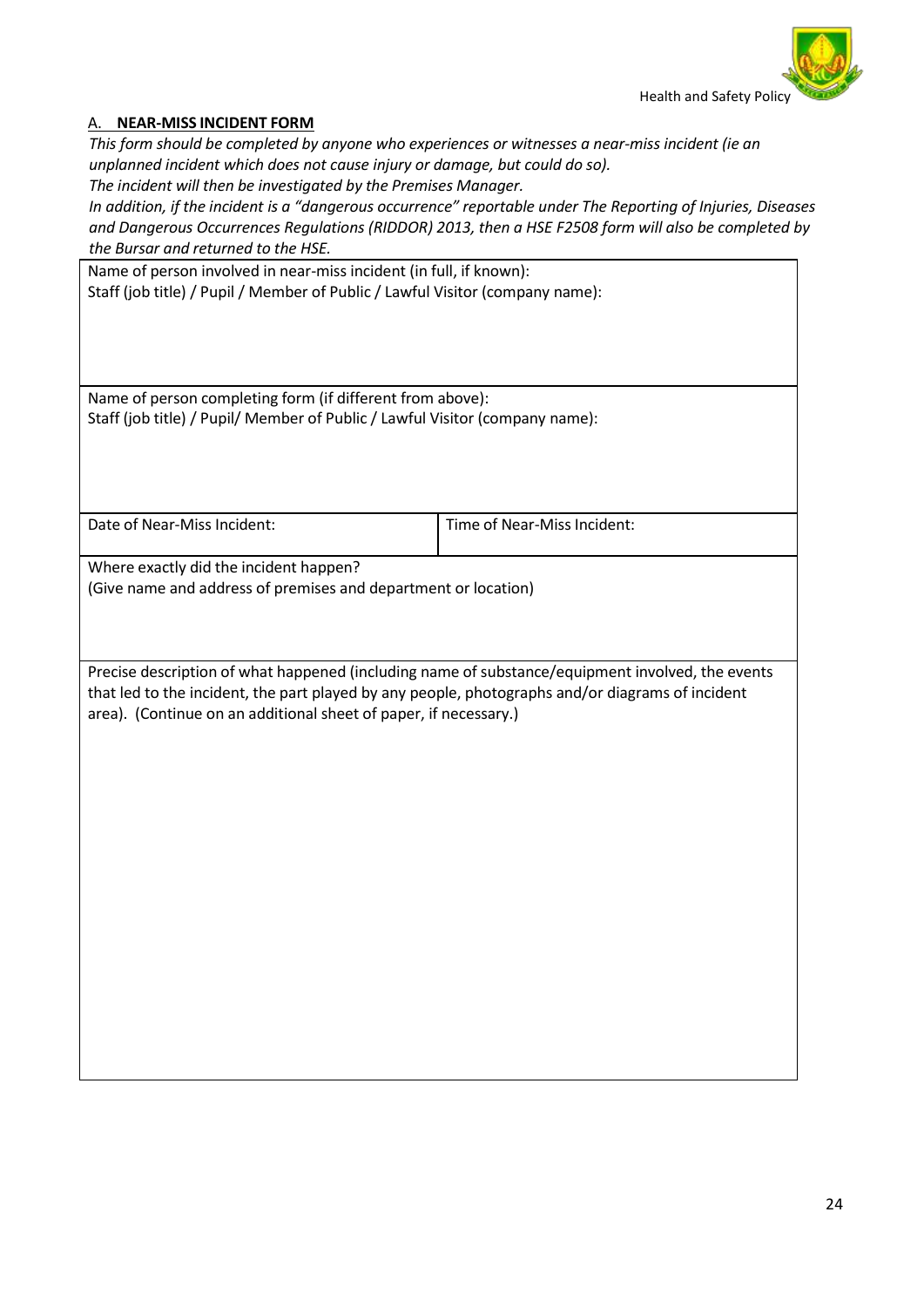

Brief Details of Immediate Action Taken:

Date incident reported:

Signature of person completing form:

#### WITNESSES TO NEAR-MISS INCIDENT AND DETAILS OUTLINED

| Name | Address | Signature |
|------|---------|-----------|
|      |         |           |
|      |         |           |
|      |         |           |
|      |         |           |

RIDDOR-Reporting of Injuries, Diseases and Dangerous Occurrences Regulations 2013 (To be completed by the Bursar)

Is the incident reportable, under RIDDOR? Yes / No

RIDDOR Report No.

ACTION RECOMMENDED TO PREVENT SIMILAR INCIDENT RE-OCCURRING

(To be completed by the Premises Manager)

| Recommendations notified to: |  |
|------------------------------|--|
| (including date notified)    |  |
| by:                          |  |
|                              |  |
| Date incident investigated:  |  |

**Please return thisform to the Premises Manager**